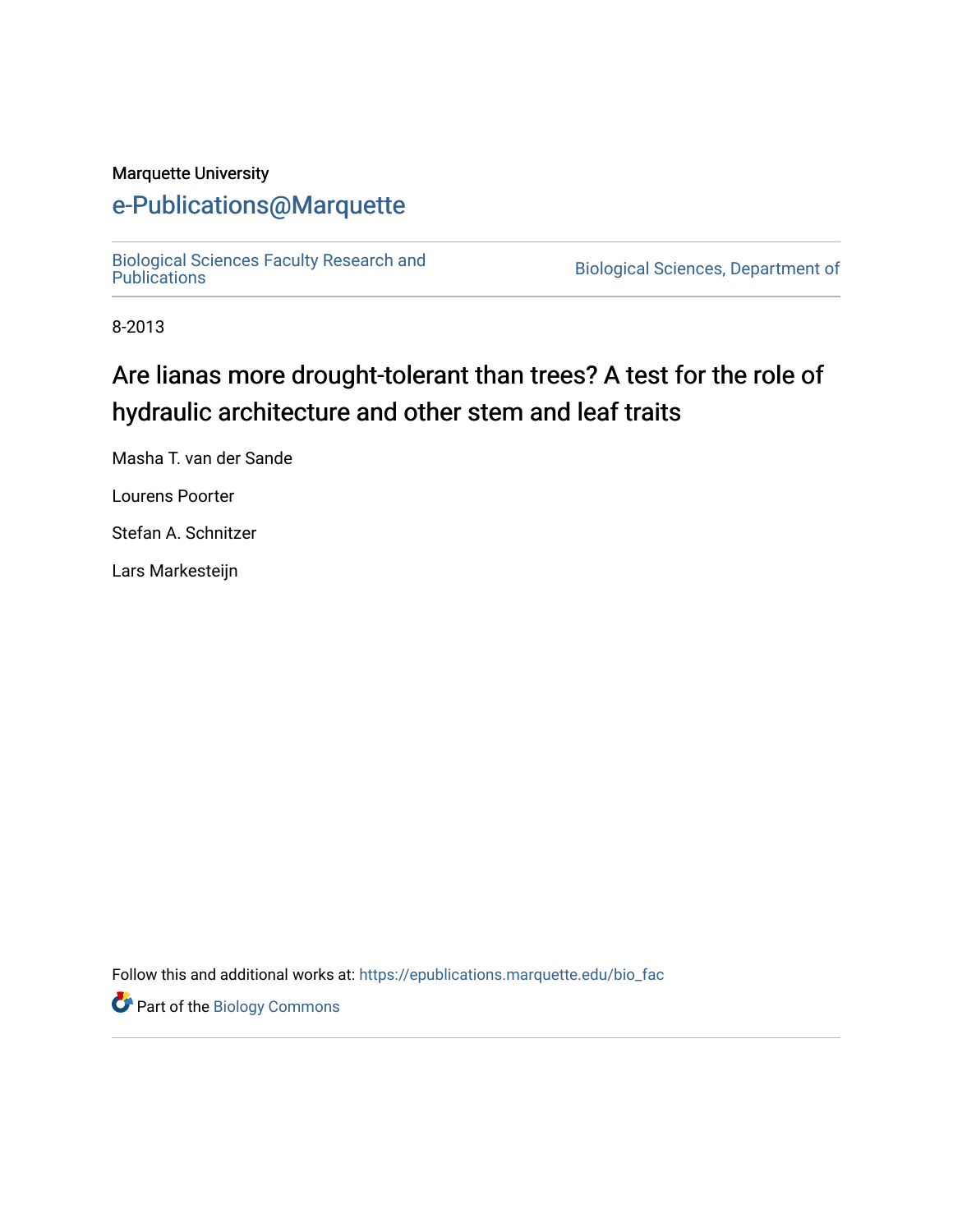#### **Marquette University**

# **e-Publications@Marquette**

# *Biology Faculty Research and Publications/College of Arts and Sciences*

*This paper is NOT THE PUBLISHED VERSION;* **but the author's final, peer-reviewed manuscript.** The published version may be accessed by following the link in the citation below.

*Oecologia*, Vol. 172, No. 4 (August, 2013): 961-972. DOI. This article is © Springer and permission has been granted for this version to appear in [e-Publications@Marquette.](http://epublications.marquette.edu/) Springer does not grant permission for this article to be further copied/distributed or hosted elsewhere without the express permission from Springer.

# Are lianas more drought-tolerant than trees? A test for the role of hydraulic architecture and other stem and leaf traits

#### Authors:

### Masha T. van der Sande

Forest Ecology and Forest Management Group, Wageningen University and Research Centre, Wageningen, The **Netherlands** 

#### Lourens Poorter

Forest Ecology and Forest Management Group, Wageningen University and Research Centre, Wageningen, The **Netherlands** 

# Stefan A. Schnitzer

Department of Biological Sciences, University of Wisconsin- Milwaukee, Milwaukee, USA Smithsonian Tropical Research Institute, Balboa, Republic of Panama

# Lars Markesteijn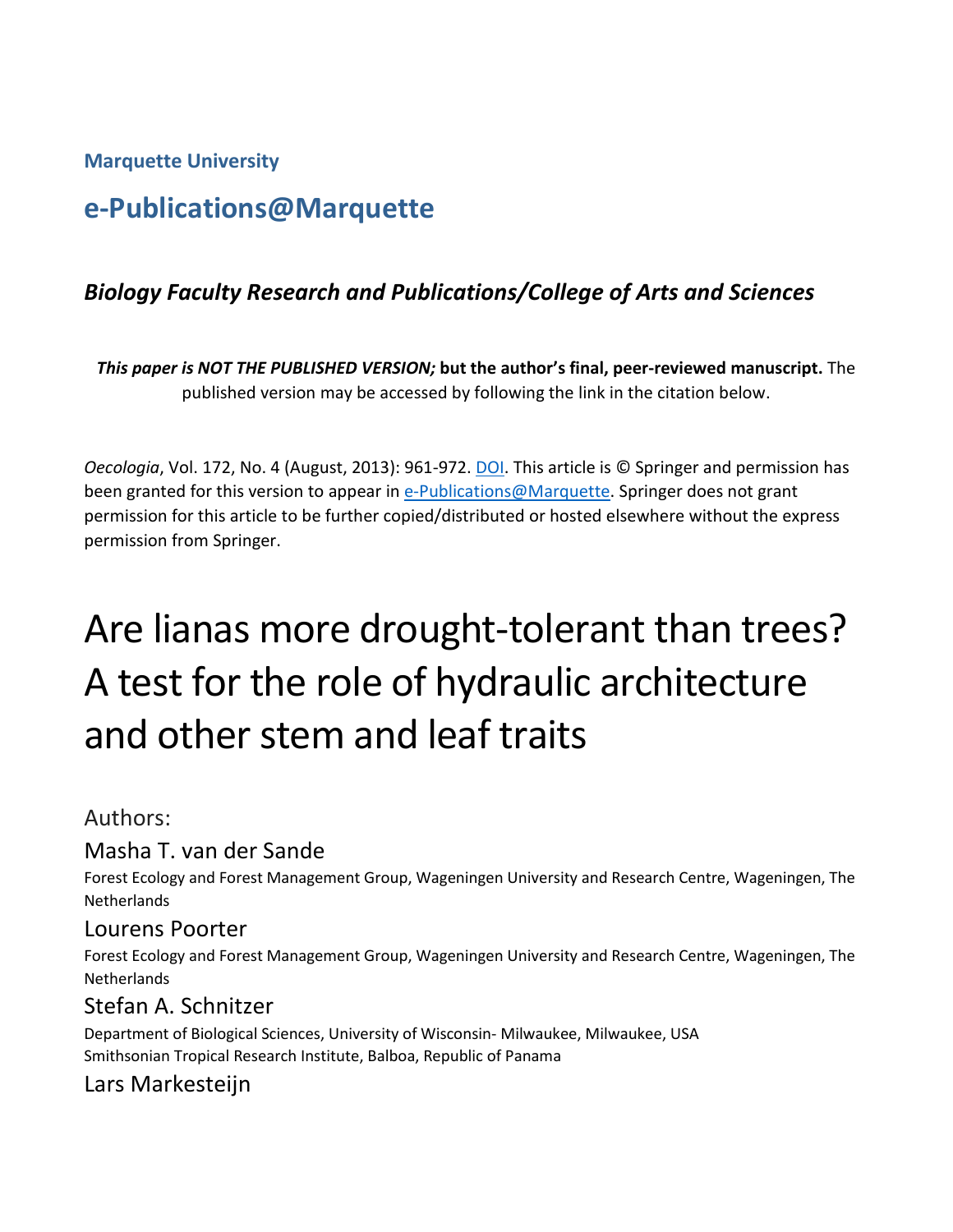Department of Biological Sciences, University of Wisconsin- Milwaukee, Milwaukee, USA Smithsonian Tropical Research Institute, Balboa, Republic of Panama

# Abstract

Lianas are an important component of Neotropical forests, where evidence suggests that they are increasing in abundance and biomass. Lianas are especially abundant in seasonally dry tropical forests, and as such it has been hypothesized that they are better adapted to drought, or that they are at an advantage under the higher light conditions in these forests. However, the physiological and morphological characteristics that allow lianas to capitalize more on seasonal forest conditions compared to trees are poorly understood. Here, we evaluate how saplings of 21 tree and liana species from a seasonal tropical forest in Panama differ in cavitation resistance (*P* 50) and maximum hydraulic conductivity (*K* h), and how saplings of 24 tree and liana species differ in four photosynthetic leaf traits (e.g., maximum assimilation and stomatal conductance) and six morphological leaf and stem traits (e.g., wood density, maximum vessel length, and specific leaf area). At the sapling stage, lianas had a lower cavitation resistance than trees, implying lower drought tolerance, and they tended to have a higher potential hydraulic conductivity. In contrast to studies focusing on adult trees and lianas, we found no clear differences in morphological and photosynthetic traits between the life forms. Possibly, lianas and trees are functionally different at later ontogenetic stages, with lianas having deeper root systems than trees, or experience their main growth advantage during wet periods, when they are less vulnerable to cavitation and can achieve high conductivity. This study shows, however, that the hydraulic characteristics and functional traits that we examined do not explain differences in liana and tree distributions in seasonal forests.

# Introduction

The total amount and seasonal distribution of rainfall are important factors explaining the distribution of tropical tree species along a rainfall gradient (Engelbrecht et al. [2007;](https://link.springer.com/article/10.1007%2Fs00442-012-2563-x#CR8) Toledo et al. [2011\)](https://link.springer.com/article/10.1007%2Fs00442-012-2563-x#CR39). With severity of seasonality expected to increase with climatic change (IPCC [2007\)](https://link.springer.com/article/10.1007%2Fs00442-012-2563-x#CR47), lianas may be particularly affected, as they have been suggested to increase in abundance relative to trees with the length and intensity of the dry season (Schnitzer [2005;](https://link.springer.com/article/10.1007%2Fs00442-012-2563-x#CR32) DeWalt et al. [2010;](https://link.springer.com/article/10.1007%2Fs00442-012-2563-x#CR7) but see Van der Heijden and Phillips [2008\)](https://link.springer.com/article/10.1007%2Fs00442-012-2563-x#CR42). Lianas are an important component of tropical forests, comprising up to 25 % of the abundance and species diversity of woody stems (Schnitzer and Bongers [2011\)](https://link.springer.com/article/10.1007%2Fs00442-012-2563-x#CR34). With increasing drought, lianas may be expected to increase in abundance and thereby affect the overall species composition and distribution in tropical forests. However, little is known about why lianas would be more successful than trees with decreasing rainfall. Here, we evaluate how hydraulic architecture, photosynthetic leaf traits (maximum assimilation rate, stomatal conductance, and water use efficiency), and morphological leaf and stem traits (wood density, maximum vessel length, Huber value, specific leaf area, leaf dry matter content, and leaf size) differ between liana and tree saplings in a tropical seasonal moist forest in order to explain their differences in performance and distribution.

Among land plants, there are two main strategies to deal with drought. Species either avoid drought stress, for example by means of a deciduous leaf habit or a deep root system that ensures continued water uptake from deeper and wetter soil layers during the dry season (Restom and Nepstad [2004;](https://link.springer.com/article/10.1007%2Fs00442-012-2563-x#CR27) Andrade et al. [2005;](https://link.springer.com/article/10.1007%2Fs00442-012-2563-x#CR1) Markesteijn and Poorter [2009\)](https://link.springer.com/article/10.1007%2Fs00442-012-2563-x#CR21), or species can be drought-tolerant, showing low stomatal conductance to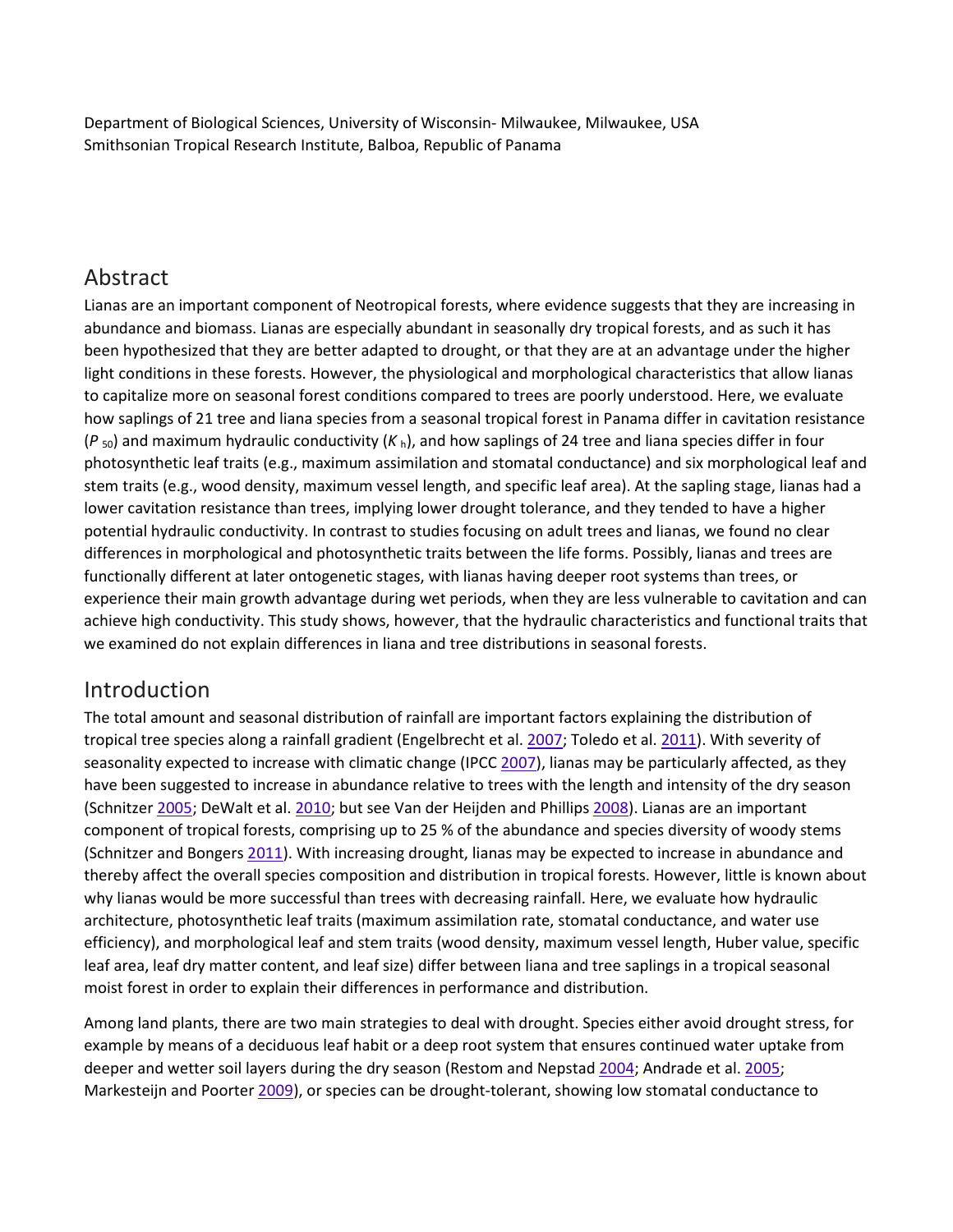reduce water loss (Nardini and Salleo [2000\)](https://link.springer.com/article/10.1007%2Fs00442-012-2563-x#CR23) and high resistance to xylem cavitation to ensure continued hydraulic conductivity under drier conditions (Tyree and Sperry [1989;](https://link.springer.com/article/10.1007%2Fs00442-012-2563-x#CR41) Markesteijn et al. [2011\)](https://link.springer.com/article/10.1007%2Fs00442-012-2563-x#CR22). Many adaptations that increase cavitation resistance come at the expense of reduced hydraulic conductivity (Ewers et al. [1990;](https://link.springer.com/article/10.1007%2Fs00442-012-2563-x#CR11) Maherali et al. [2006\)](https://link.springer.com/article/10.1007%2Fs00442-012-2563-x#CR20). For example, narrow and short vessels (Ewers et al. [1990;](https://link.springer.com/article/10.1007%2Fs00442-012-2563-x#CR11) Hacke et al. [2006\)](https://link.springer.com/article/10.1007%2Fs00442-012-2563-x#CR17) and high wood density (Hacke and Sperry [2001\)](https://link.springer.com/article/10.1007%2Fs00442-012-2563-x#CR16) increase the resistance to xylem cavitation, but simultaneously reduce stem hydraulic conductivity by increasing hydraulic resistance. Low conductivity implies less water reaching the leaves and, hence, limited maximum photosynthetic carbon gain (Santiago et al. [2004\)](https://link.springer.com/article/10.1007%2Fs00442-012-2563-x#CR31) and reduced growth rates (Poorter et al. [2010\)](https://link.springer.com/article/10.1007%2Fs00442-012-2563-x#CR25). Variation among species in hydraulic architecture is thus important to explain species performance and distribution in seasonal tropical forests (Sterck et al. [2011\)](https://link.springer.com/article/10.1007%2Fs00442-012-2563-x#CR38).

Lianas generally have wide and long vessels that would facilitate high hydraulic conductivity, high stomatal conductance, and high photosynthetic carbon gain (Ewers et al. [1990;](https://link.springer.com/article/10.1007%2Fs00442-012-2563-x#CR11) Cai et al. [2009\)](https://link.springer.com/article/10.1007%2Fs00442-012-2563-x#CR6). Lianas should therefore achieve high growth rates during the wet season, but have a poor performance during the dry season due to an increased risk of xylem cavitation. An initial comparison between six tree and liana species indeed showed higher hydraulic conductivity and lower cavitation resistance in lianas (Zhu and Cao [2009\)](https://link.springer.com/article/10.1007%2Fs00442-012-2563-x#CR45). Therefore, their vulnerability to cavitation fails to explain why lianas grow relatively faster than trees during the dry season (Schnitzer [2005\)](https://link.springer.com/article/10.1007%2Fs00442-012-2563-x#CR32) and why liana densities are higher in seasonally dry forests (Schnitzer [2005;](https://link.springer.com/article/10.1007%2Fs00442-012-2563-x#CR32) DeWalt et al. [2010\)](https://link.springer.com/article/10.1007%2Fs00442-012-2563-x#CR7).

Alternatively, the better drought performance of lianas compared to trees might be explained by differences in other photosynthetic and morphological traits. For example, compared to trees, lianas may have a higher photosynthetic water use efficiency, which could favor lianas in drier areas (Cai et al. [2009\)](https://link.springer.com/article/10.1007%2Fs00442-012-2563-x#CR6). Lianas are climbing plants with narrow and flexible stems that should have a higher leaf area per sapwood area (i.e. Huber value) compared to trees (Ewers and Fisher [1991\)](https://link.springer.com/article/10.1007%2Fs00442-012-2563-x#CR10). Therefore, lianas have more photosynthetic area and should have faster biomass growth rates than trees (Cai et al. [2007\)](https://link.springer.com/article/10.1007%2Fs00442-012-2563-x#CR5). Fast growth is also facilitated by cheaper wood and leaf construction costs (i.e., low wood density, low leaf dry matter content, and high specific leaf area) (Santiago and Wright [2007;](https://link.springer.com/article/10.1007%2Fs00442-012-2563-x#CR30) Zhu and Cao [2009\)](https://link.springer.com/article/10.1007%2Fs00442-012-2563-x#CR45). Furthermore, high growth rates may be sustained by a deep root system, which facilitates water and nutrient acquisition from deeper soil layers during the dry season (Andrade et al. [2005\)](https://link.springer.com/article/10.1007%2Fs00442-012-2563-x#CR1).

Whereas many studies have examined hydraulic architecture of woody plants in general (e.g., Tyree and Ewers [1991;](https://link.springer.com/article/10.1007%2Fs00442-012-2563-x#CR40) Maherali et al. [2004,](https://link.springer.com/article/10.1007%2Fs00442-012-2563-x#CR19) [2006\)](https://link.springer.com/article/10.1007%2Fs00442-012-2563-x#CR20), few addressed differences in cavitation resistance between trees and lianas (but see Zhu and Cao [2009\)](https://link.springer.com/article/10.1007%2Fs00442-012-2563-x#CR45). Here, we evaluate how saplings of 21 tree and liana species differ in hydraulic architecture and how saplings of 24 tree and liana species differ in four photosynthetic leaf traits and six morphological stem and leaf traits, known to be important for a plant's heat, water, and carbon balance. We hypothesize that the wider and longer vessels of lianas will result in higher hydraulic conductivity and consequently higher photosynthetic rates, and in lower cavitation resistance than trees. Furthermore, we expect that lianas will have lower photosynthetic water use efficiency than trees, and that the morphological stem and leaf traits of lianas will be representative for species that are fast growing under favorable conditions.

# Materials and methods

#### Study area

This study was conducted in a semi-deciduous seasonally moist forest in Parque Nacional Soberania, halfway the Isthmus of Panama (9°10′N, 79°7′W) (Sakai and Wright [2008\)](https://link.springer.com/article/10.1007%2Fs00442-012-2563-x#CR28). The area has a mean annual precipitation of 2,400 mm, of which about 92 % occurs during the 8-month wet season (mid-April–mid-December) (Sakai and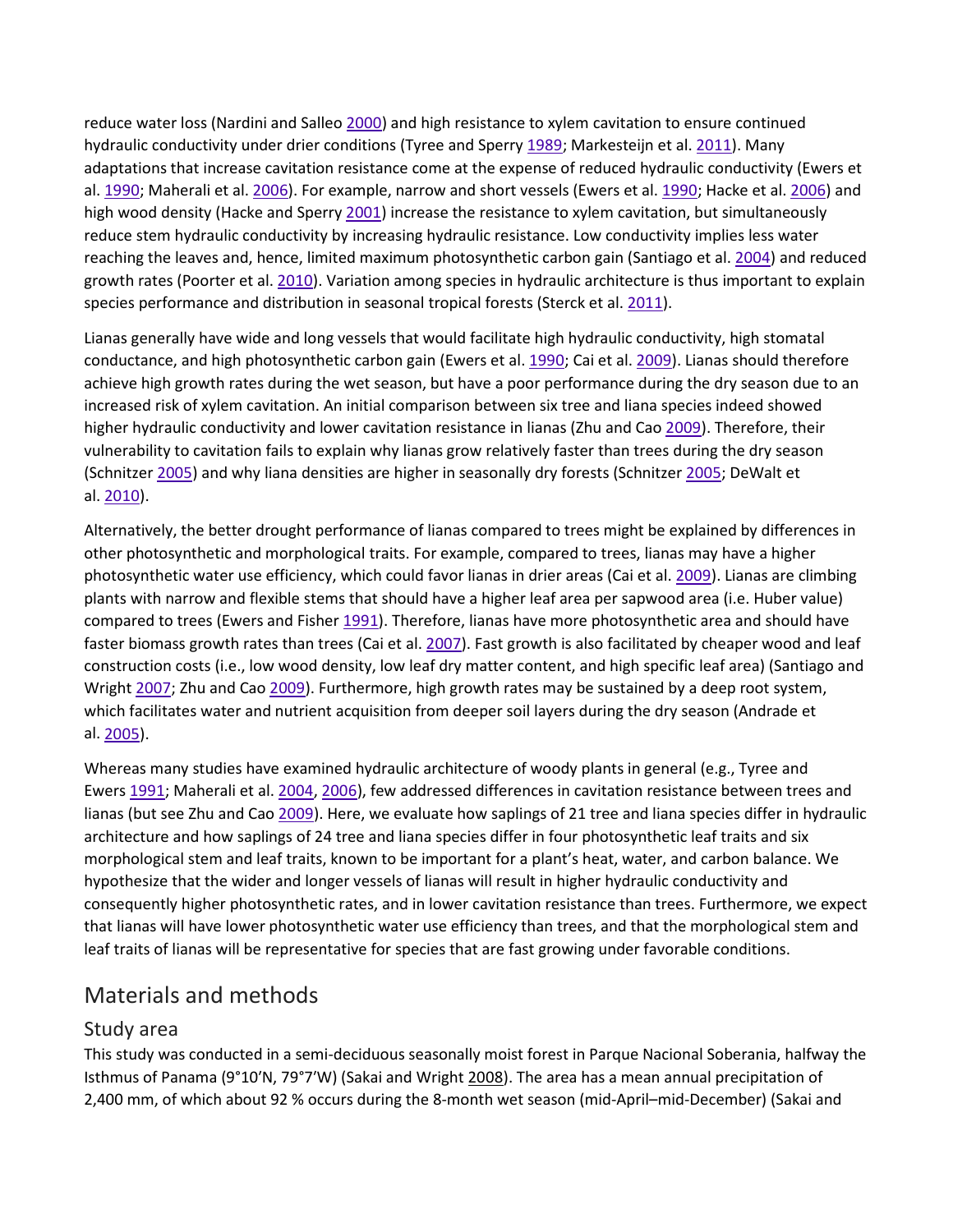Wright [2008\)](https://link.springer.com/article/10.1007%2Fs00442-012-2563-x#CR28). The area is covered with late secondary, semi-deciduous, seasonal tropical forest that has been relatively undisturbed since the construction of the Panama Canal at the turn of the nineteenth century (1904– 1914). Data were collected along Pipeline Road where the forest was routinely disturbed and therefore assumed to be younger, with higher light availability and relatively more pioneer and less shade tolerant species than adjacent forest.

#### Species collection

In total, 11 liana and 13 tree species were collected, representing a total of 16 families (6 for lianas and 11 for trees) (Table [1\)](https://link.springer.com/article/10.1007%2Fs00442-012-2563-x#Tab1). Of the liana species, 8 were used for measurements of cavitation resistance and hydraulic conductivity, while 3 others were omitted because we had not enough data to construct reliable vulnerability curves. Tree and liana species were selected based on their high abundance, as well as variation in shade tolerance (pioneer and shade tolerant) among tree species, and variation in growth form (climbing and selfsupporting in the sapling stage) among liana species (Table [1\)](https://link.springer.com/article/10.1007%2Fs00442-012-2563-x#Tab1), in order to include species with a variety of shade tolerance levels. Selected individuals were all saplings between 1 and 2 m tall, and were collected from the beginning of February until mid-April 2011. The collected saplings were growing in similar high light environments along a forest road, soil conditions were kept as similar as possible, and all plants were collected at similar elevation, in order to minimize phenotypic trait variation caused by differences in environmental conditions.

#### Table 1

Species names with family and growth strategy [lianas: self-supporting (*SS*) or structural parasites (*SP*); trees: shade-tolerant (ST) or pioneer (PI)], average xylem pressure at 50 % loss of hydraulic conductivity (P<sub>50</sub>; MPa), slope at P<sub>50</sub> (Slope; % MPa<sup>-1</sup>), sapwood-specific hydraulic conductivity (K<sub>s</sub>; mol m<sup>-1</sup> s<sup>-1</sup> MPa<sup>-1</sup>), and leaf-specific hydraulic conductivity (K<sub>I</sub>; mmol m<sup>-1</sup> s<sup>-1</sup> MPa<sup>-1</sup>)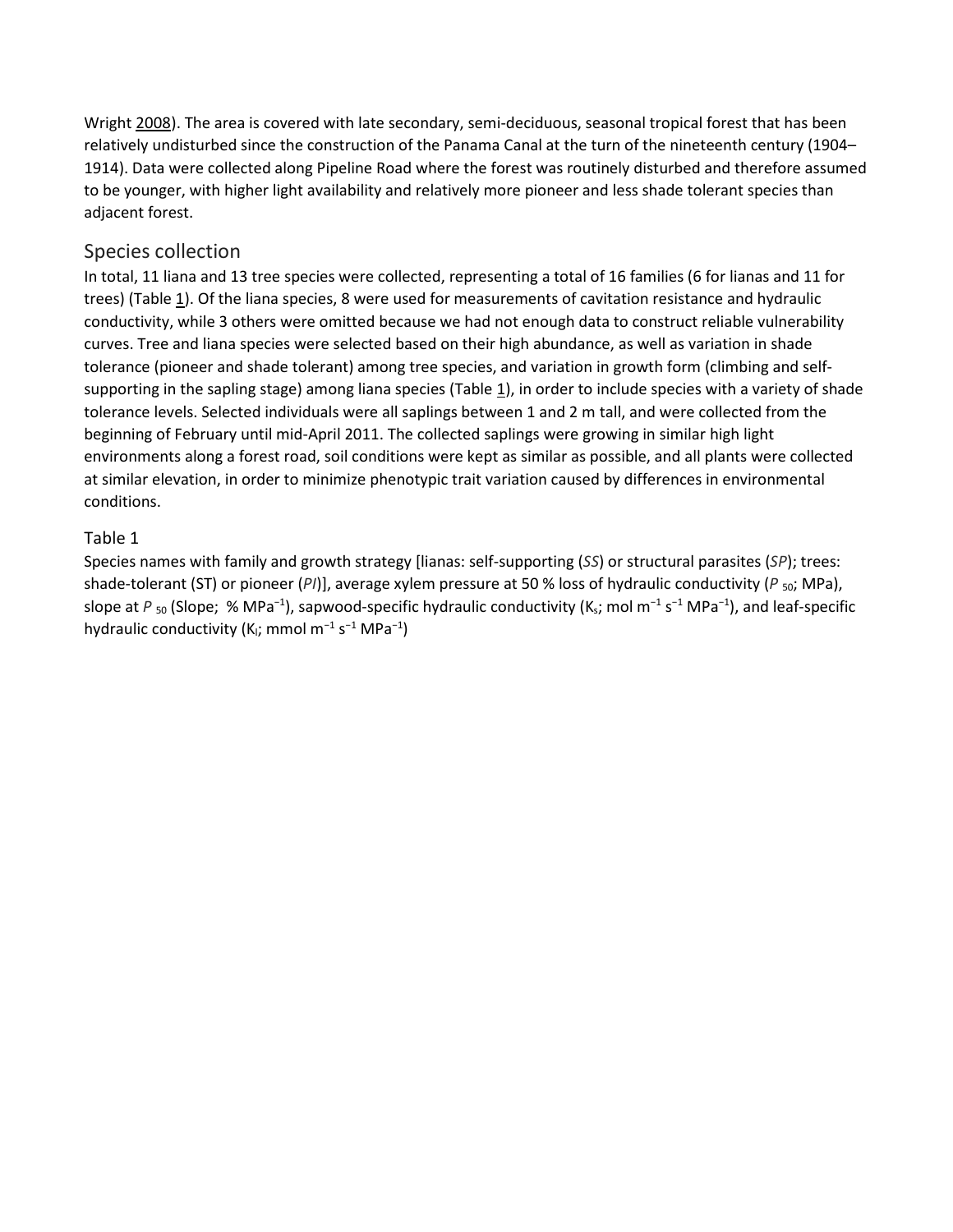| Species                     | Family          | Growth<br>strategy <sup>a</sup> | $P_{50}$ (Mpa)           | Slope<br>(%<br>$MPa^{-1}$ | $K_S$ (mol m <sup>-1</sup> s <sup>-1</sup> MPa <sup>-1</sup> ) | K (mmol m <sup>-1</sup> s <sup>-1</sup> MPa <sup>-1</sup> ) |
|-----------------------------|-----------------|---------------------------------|--------------------------|---------------------------|----------------------------------------------------------------|-------------------------------------------------------------|
| Liana species               |                 |                                 |                          |                           |                                                                |                                                             |
| Calliclamys<br>latifolia    | Fabaceae        | SS                              | $-1.01$                  | 1.50                      | 517.50                                                         | 138.15                                                      |
| Clitoria<br>javalensis      | Fabaceae        | SS                              | $-1.84$                  | 1.07                      | 758.65                                                         | 79.44                                                       |
| Doliocarpus<br>dentatus     | Dilleniaceae    | $\mathsf{SP}$                   | $\overline{\phantom{0}}$ | $\overline{\phantom{0}}$  | $\overline{\phantom{0}}$                                       | $\overline{\phantom{0}}$                                    |
| Machaerium<br>seemannii     | Fabaceae        | SP                              | $-0.91$                  | 1.91                      | 179.16                                                         | 61.75                                                       |
| Maripa<br>panamensis        | Convolvulaceae  | SP                              | $-0.29$                  | 4.91                      | 3326.25                                                        | 362.90                                                      |
| Mikania<br>leiostachya      | Asteraceae      | SP                              | $\qquad \qquad -$        | $\overline{\phantom{0}}$  | $\bar{ }$                                                      | $\frac{1}{2}$                                               |
| Paullinia<br>glomerulosa    | Sapindaceae     | SS                              | $-0.76$                  | 1.40                      | 75.86                                                          | 21.30                                                       |
| Paullinia<br>rugosa         | Sapindaceae     | SS                              | $-0.68$                  | 2.85                      | 105.60                                                         | 49.62                                                       |
| Senna<br>undulata           | Fabaceae        | SP                              | $-1.09$                  | 2.18                      | 322.16                                                         | 62.29                                                       |
| Tetracera<br>portobellensis | Dilleniaceae    | SP                              | $-1.35$                  | 2.05                      | 1,469.00                                                       | 185.84                                                      |
| Uncario<br>tomentosa        | Rubiaceae       | SP                              | $\overline{\phantom{0}}$ | $\overline{\phantom{0}}$  | $\overline{\phantom{0}}$                                       | $\overline{\phantom{0}}$                                    |
| Liana average               |                 |                                 | $-0.99$                  | 2.23                      | 844.27                                                         | 120.16                                                      |
| Tree species                |                 |                                 |                          |                           |                                                                |                                                             |
| Croton<br>billbergianus     | Euphorbiaceae   | P <sub>1</sub>                  | $-0.61$                  | 3.28                      | 800.85                                                         | 132.53                                                      |
| Erythrina<br>costaricensis  | Fabaceae        | ST                              | $-1.17$                  | 2.31                      | 663.45                                                         | 120.70                                                      |
| Eugenia<br>nesiotica        | Myrtaceae       | ST                              | $-1.71$                  | 1.12                      | 588.64                                                         | $\overline{\phantom{m}}$                                    |
| Faramea<br>occidentalis     | Rubiaceae       | <b>ST</b>                       | $-4.29$                  | 0.58                      | 105.97                                                         | 19.11                                                       |
| Gustavia<br>superba         | Lecythidaceae   | PI                              | $-0.75$                  | 2.58                      | 109.37                                                         | 30.33                                                       |
| Inga vera                   | Fabaceae        | ST                              | $-3.90$                  | 0.46                      | 184.98                                                         | 28.50                                                       |
| Miconia<br>argentea         | Melastomataceae | PI                              | $-0.92$                  | 2.43                      | 218.80                                                         | 47.19                                                       |
| Piper<br>reticulatum        | Piperaceae      | P                               | $-0.91$                  | 2.24                      | 232.66                                                         | 40.87                                                       |
| Senna<br>dariensis          | Fabaceae        | P                               | $-2.09$                  | 0.94                      | 137.35                                                         | 53.37                                                       |
| Terminalia<br>amazonia      | Combretaceae    | ST                              | $-2.59$                  | 0.82                      | 66.96                                                          | 23.36                                                       |
| Vismia<br>billbergiana      | Clusiaceae      | ST                              | $-2.18$                  | 1.06                      | 238.15                                                         | 109.33                                                      |
| Xylopia<br>panamensis       | Annonaceae      | ST                              | $-2.63$                  | 0.76                      | 131.90                                                         | 46.06                                                       |
| Zanthoxylum<br>panamense    | Rutaceae        | PI                              | $-2.05$                  | 1.19                      | 686.91                                                         | 74.15                                                       |
| Tree average                |                 |                                 | $-1.98$                  | 1.52                      | 320.46                                                         | 60.46                                                       |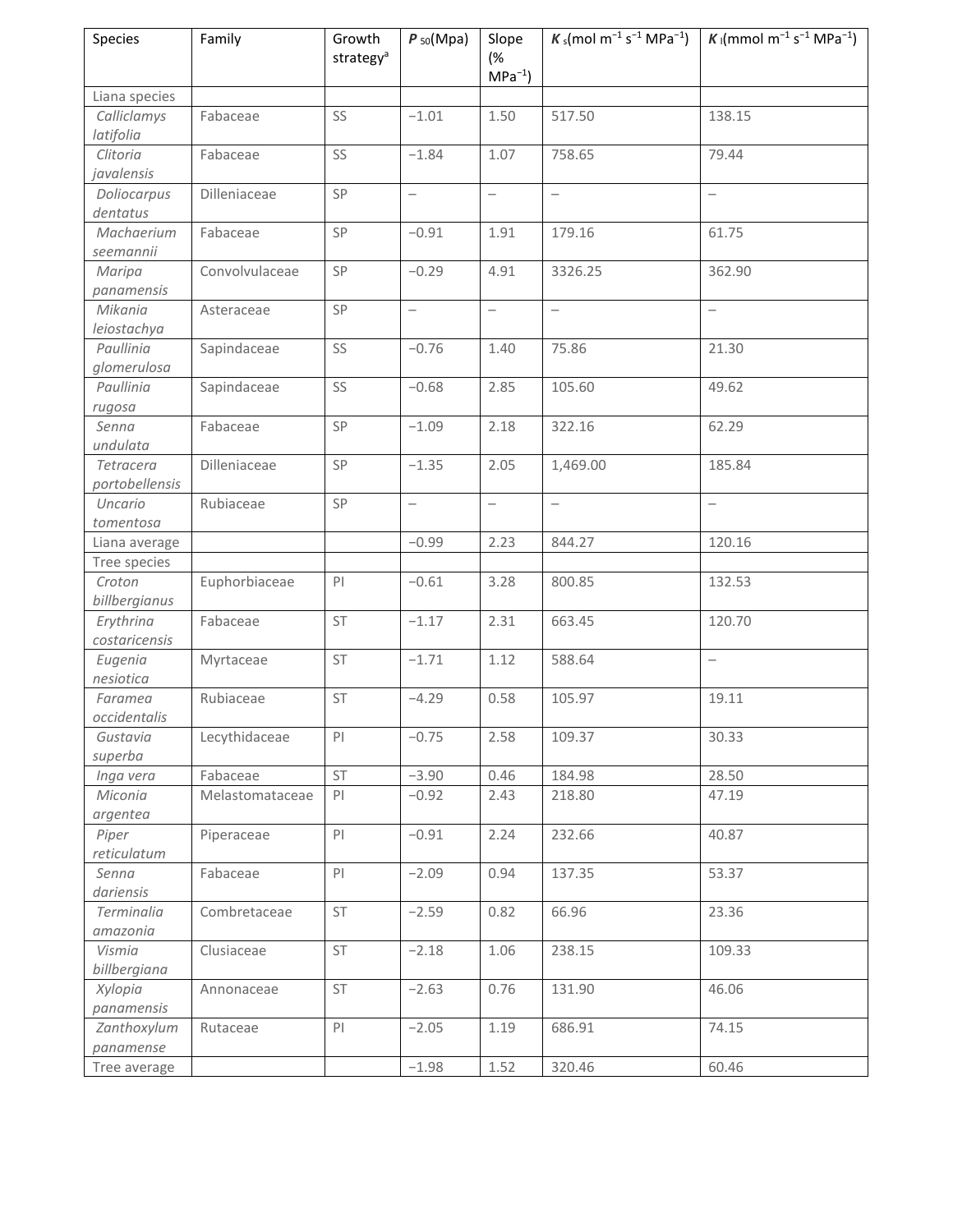<sup>a</sup>Division into shade-tolerant and pioneer species was based on survivorship and growth rate in low and high canopy sites, and percentage recruitment in low canopy sites as formulated by Welden et al. [\(1991\)](https://link.springer.com/article/10.1007%2Fs00442-012-2563-x#CR43)

## Cavitation resistance

Cavitation resistance was determined as the xylem pressure at 50 % loss of hydraulic conductivity (P<sub>50</sub>) for five individuals per species. For three liana species, not enough hydraulic data could be collected, because of fragile stems or blocking of the vessels after cutting. Saplings were harvested in the morning (08:00–10:00 h), in order to minimize cavitation, and brought to the laboratory immediately. There, both sides of the stems were re-cut under distilled water until a stem section remained that was about 10 % longer than the maximum vessel length (MVL) measured priory (see ["Morphological traits"](https://link.springer.com/article/10.1007%2Fs00442-012-2563-x#Sec7)). As such, we ensured that no open vessels were included when measuring conductivity. Open vessels have a reduced hydraulic resistance and including them in our measurements would have led to an overestimation of maximum conductivity (Ennajeh et al. [2011\)](https://link.springer.com/article/10.1007%2Fs00442-012-2563-x#CR9). Both ends of the stem were then shaved with a razor blade to ensure that vessel ends were not accidentally obstructed by debris. Lateral branches and leaves were cut off under distilled water and the openings were sealed with superglue so that no leakage would occur at the leaf scars. The lower end of each of the four stems was wrapped with Parafilm<sup>®</sup> to make a tight fit and connected to a hydraulic flow meter consisting of a system of Polytetrafluoroethylene (PTFE) tubes. This flow meter was connected to a water basin pressurized by a Schollander pressure chamber (Model 600; PMS Instrument, Albany, NY, USA), and an elevated water reservoir with a low hydraulic head (4–5 kPa) (cf. Sperry et al. [1988\)](https://link.springer.com/article/10.1007%2Fs00442-012-2563-x#CR37). A solution of 10 mmol potassium chloride (KCl) in distilled and filtered (0.2 μm) water was used as a conduction fluid with standardized ion composition. The stems were first connected to the water reservoir pressurized by the pressure chamber and flushed for 15 min at 1.5 bar to remove embolisms. Afterwards, stems were connected to the water reservoir with low pressure head (4–5 kPa) for 10 min for the water flow to equilibrate until flow rates were constant. Maximum conductance was estimated by three times measuring the time needed to fill 1  $\mu$  of a fine grated serological pipette. Subsequently, stems were uncoupled from the flow system and pressurized with a pressure sleeve (PMS Instrument) for 10 min first at a low pressure (e.g., 0.5 bar). After resting the stems for 10 min with both ends under water, they were re-connected to the low pressure head flow-system and conductance was measured. This sequence was repeated with increasing sleeve pressures, until conductance had declined more than 90 %. The percentage loss of hydraulic conductance (PLC) was calculated as:

$$
PLC = 100 - (K_x/K_{max} * 100)
$$
 (1)

in which *K* <sub>x</sub> is the conductance (mol s<sup>-1</sup> MPa<sup>-1</sup>) measured after pressurizing and *K* <sub>max</sub> the conductance measured after flushing. Hydraulic conductivity (*K*; in kg m<sup>−</sup><sup>1</sup> s<sup>−</sup><sup>1</sup> MPa<sup>−</sup><sup>1</sup> ) was calculated as:

# $K = \Delta V / (\Delta P / \Delta X)$  (2)

where Δ*V* is the mass flow rate (kg s<sup>−</sup><sup>1</sup> ) and (Δ*P*/Δ*X*) is the pressure drop (MPa) across a stem segment of length *X* (m). Vulnerability curves were made by fitting an exponential sigmoid function through all measurements of a species, using the following equation:

$$
PLC = 100/(1 + EXP(a(\Psi - b)))
$$
 (3)

in which Ψ is the xylem pressure corresponding to the holding pressure of the pressure sleeve, *b* is the xylem pressure at 50 % loss of hydraulic conductivity (*P* <sub>50</sub>), and *a* is the slope at *P* <sub>50</sub>(Pammenter and Willigen [1998;](https://link.springer.com/article/10.1007%2Fs00442-012-2563-x#CR24) Markesteijn et al. [2011a\)](https://link.springer.com/article/10.1007%2Fs00442-012-2563-x#CR22). A nonlinear regression analysis was used to estimate *a* and *b* (SPSS 18.0; SPSS,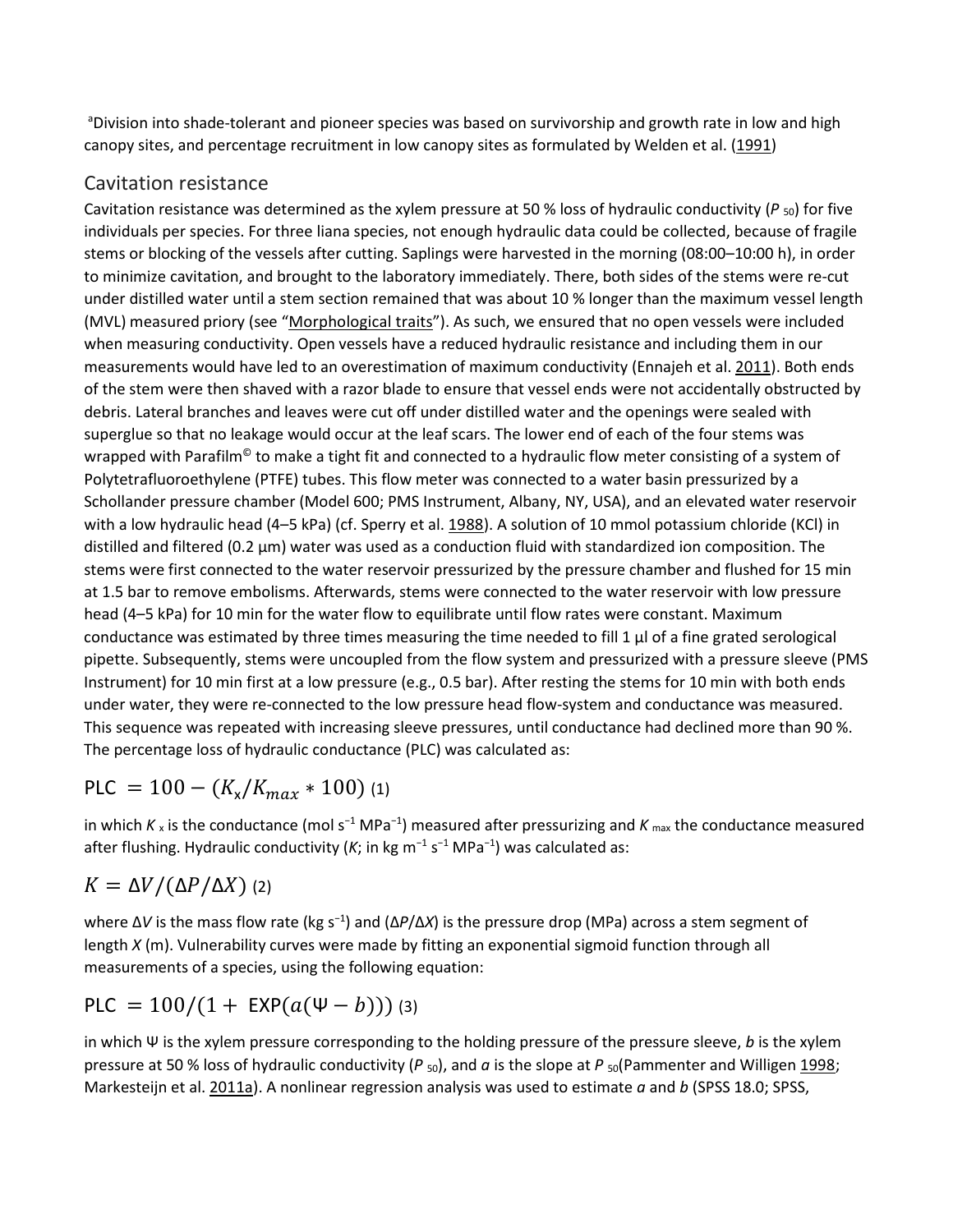Chicago). Curve-fitting and estimations for *a* and *b*were done for a minimum of 15 measurements per species, with the exception of *Paullinia glomerulosa* and *Eugenia nesiotica*, for which respectively only 8 and 6 measurements were made. Analyses of *a* and *b* were not quantitatively affected by the inclusion of these two species.

#### Maximum hydraulic conductivity

Maximum hydraulic conductivity (*K* h) was measured using the same procedure as described above. For each species, 5 individuals were measured, with the exception of *P. glumerulosa*, *E. nesiotica*, and *M. panamensis* for which respectively 4, 4, and 3 individuals were measured. For each individual, stem diameter (excluding bark) and pith diameter were measured, and the sapwood area was calculated by subtracting the pith area from the stem area. As saplings have relatively little nonconductive xylem, all sapwood was assumed to be conductive. For each individual, total leaf dry mass, and the leaf area and leaf dry mass of a subsample, were measured. Total leaf area was then calculated by multiplying total leaf dry mass with the ratio of leaf area to leaf mass of the subsample (see also ["Morphological traits"](https://link.springer.com/article/10.1007%2Fs00442-012-2563-x#Sec7)). Leaf-specific hydraulic conductivity (*K* l) and sapwood-specific hydraulic conductivity (*K* s) were calculated by dividing *K* <sup>h</sup> by the total leaf area above the measured stem section and sapwood area of the upper distal cut, respectively. Finally,  $K_s$  (mol m<sup>-1</sup> s<sup>-1</sup> MPa<sup>-1</sup>) and K<sub>I</sub> (mmol m<sup>-1</sup> s<sup>-1</sup> MPa<sup>-1</sup>) were expressed in molar mass by multiplication with the molar mass of water (18.02 g mol<sup>-1</sup>). It should be noted that *K*<sub>s</sub> and *K*<sub>⊥</sub> express the maximum hydraulic capacity without any stress of atmospheric and edaphic drought, but that the actual in situ hydraulic conductivity will be lower.

#### Morphological traits

For every individual, we took a sample of the main stem, excluding the bark, and determined its fresh volume with the water displacement method. Five selected leaves per individual sapling were pooled and rehydrated overnight, after which fresh mass and leaf area were measured. Leaf and stem samples were then oven-dried for 48 h at 75 °C, and their dry mass was measured with a microbalance. Total leaf area was estimated using the ratio of leaf area to dry mass calculated per subsample, and multiplying this with total dry mass.

Average leaf size (LS; cm<sup>2</sup>) was calculated by dividing leaf area of the subsample by the number of leaves in the subsample. Specific leaf area (SLA; cm<sup>2</sup> g<sup>-1</sup>) was calculated by dividing leaf size by leaf dry mass and leaf dry matter content (LDMC; g g<sup>-1</sup>) was calculated by dividing leaf dry mass by leaf fresh mass. Wood density (WD; g cm<sup>−3</sup>) was determined by dividing stem dry mass by stem fresh volume. The Huber value (Hv; cm<sup>2</sup> cm<sup>−2</sup>) was calculated as the sapwood area at the upper distal cut divided by total leaf area it supported. Finally, maximum vessel length (MVL; cm) was measured for five individuals per species with the air injection method (Greenidge [1952\)](https://link.springer.com/article/10.1007%2Fs00442-012-2563-x#CR14). We used the pressure chamber to pressurize the stems at 1–1.5 bar and re-cut the stems under water, about 1 cm at a time, until air bubbles emerged. Escaping air indicated that the longest vessel element was opened and hence the MVL could be measured from the length of the remaining stem.

#### Photosynthetic traits

For each species, five individuals were marked along Pipeline road at the end of the dry season, between the end of March and the beginning of April 2011. Due to a La Niña event, the dry season was wetter than regular years, nonetheless conditions were relatively dry, with 22 mm precipitation in March and 77 mm in April 2011, compared to the monthly average of 266 mm for the rest of 2011 (Meteorology and Hydrology Department, Panama Canal Authority). Between 07:00 and 11:00 h, maximum photosynthesis per unit leaf area (A area; µmol m<sup>−2</sup> s<sup>−1</sup>) and stomatal conductance (*g* <sub>s</sub>; mol m<sup>−2</sup> s<sup>−1</sup>) were measured for each individual with a LI-COR 6400xt (Li-Cor, Lincoln, NE, USA) at an irradiance of 1,000  $\mu$ mol s<sup>-1</sup> m<sup>-2</sup>. Measurements were taken after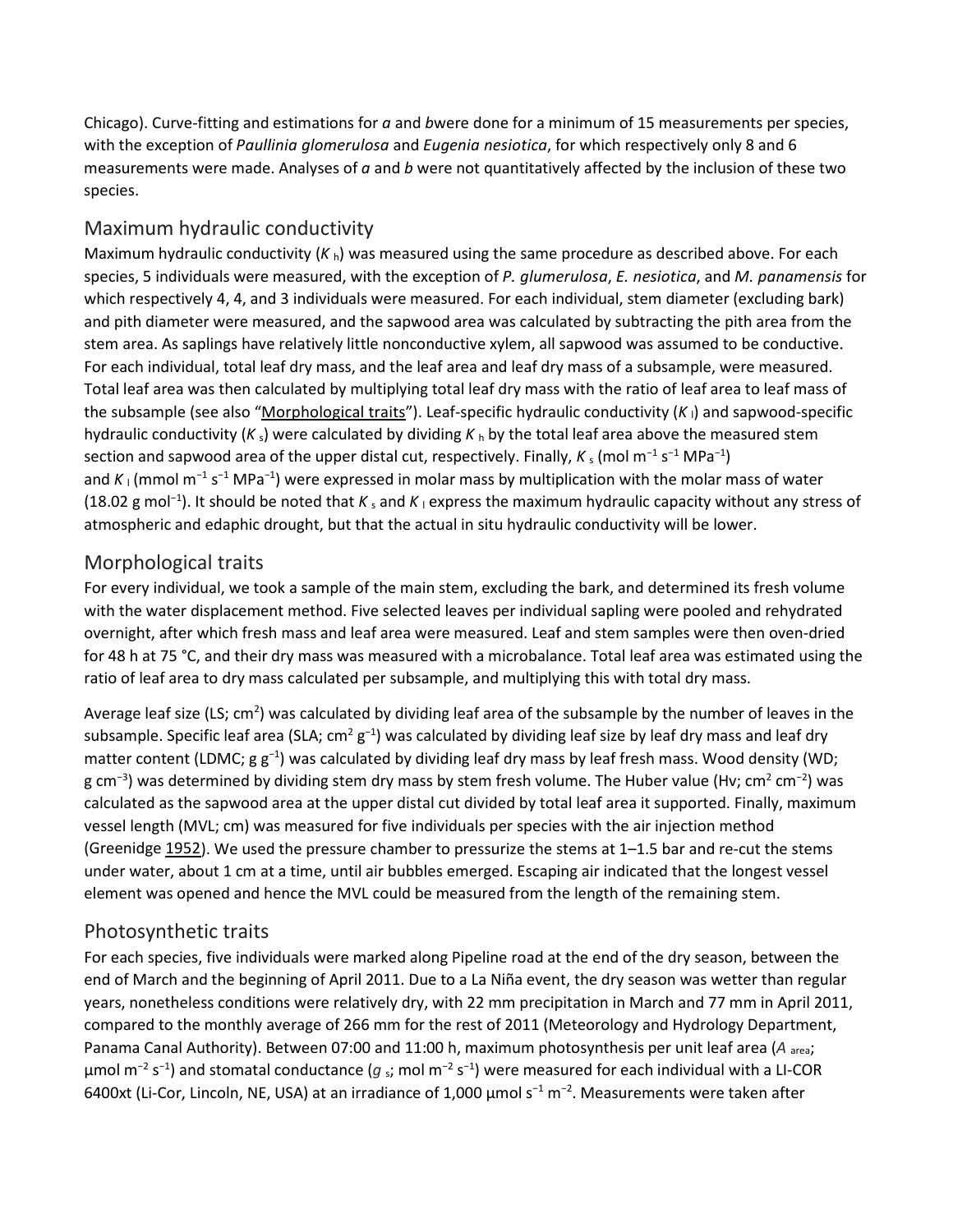photosynthesis was fully induced and photosynthetic rates were stable. Photosynthetic capacity per unit biomass (A <sub>mass</sub>; µmol g<sup>-1</sup> s<sup>-1</sup>) was calculated by dividing A <sub>area</sub>by SLA and by 10,000 (to convert from cm<sup>2</sup> to m<sup>2</sup>), and water use efficiency (WUE; μmol mol<sup>−1</sup>) was calculated by dividing *A* <sub>area</sub> by *g*<sub>s</sub>.

#### Data analysis

All variables were averaged per species and Ln-transformed when necessary to get a normal distribution. To evaluate whether trees and lianas differed in their multivariate trait characteristics, we first did a MANOVA, using all 14 traits as dependent variables. To evaluate whether trees and lianas differed significantly in specific traits, we used an independent samples *t* test, with individual hydraulic properties ( $P_{50}$ , slope,  $K_s$  and  $K_l$ ), photosynthetic traits (*A* area, *A* mass, *g* <sup>s</sup> and WUE) and morphological traits (WD, MVL, Hv, SLA, LDMC, and LS) as dependent variables. All analyses were performed with SPSS 18.0 (SPSS, Chicago). Within-group variation was evaluated for all traits by calculating the coefficient of variation.

#### Results

All species lost hydraulic conductivity with decreasing xylem water potential, but the vulnerability curves differed largely in shape and position, varying from strongly sigmoid (e.g., *Faramea occidentalis*) to sloping (e.g., *Miconia argentea*) (Figs. [1,](https://link.springer.com/article/10.1007%2Fs00442-012-2563-x#Fig1) [2\)](https://link.springer.com/article/10.1007%2Fs00442-012-2563-x#Fig2). The curves explained 80–97 % of the relationship between percentage loss of conductivity and xylem pressure. The xylem pressure at 50 % loss of hydraulic conductivity ( $P_{\text{50}}$ ; parameter *b* in Eq. [3\)](https://link.springer.com/article/10.1007%2Fs00442-012-2563-x#Equ3) indicates how fast cavitation occurs, and the maximum slope at  $P_{50}$  (parameter *a* in Eq. 3) indicates how fast cavitation spreads to other vessels, with low *P* <sub>50</sub> and low slope representing a cavitationresistant species. *P* <sub>50</sub> varied almost 50-fold across species, ranging from −4.29 to −0.29 MPa (Table [1\)](https://link.springer.com/article/10.1007%2Fs00442-012-2563-x#Tab1), and lianas and trees different significantly in *P* <sub>50</sub>, with a two times higher mean for lianas (−0.99 MPa) than for trees (−1.98 MPa) (Fig. [3a](https://link.springer.com/article/10.1007%2Fs00442-012-2563-x#Fig3)). Slopes at P<sub>50</sub> varied 10-fold across species, from 0.46 to 4.91 % MPa<sup>-1</sup> (Table [1\)](https://link.springer.com/article/10.1007%2Fs00442-012-2563-x#Tab1), but no differences were found between lianas (mean = 2.33 % MPa<sup>-1</sup>) and trees (mean = 1.53 % MPa<sup>-1</sup>) (Fig. <u>3</u>b).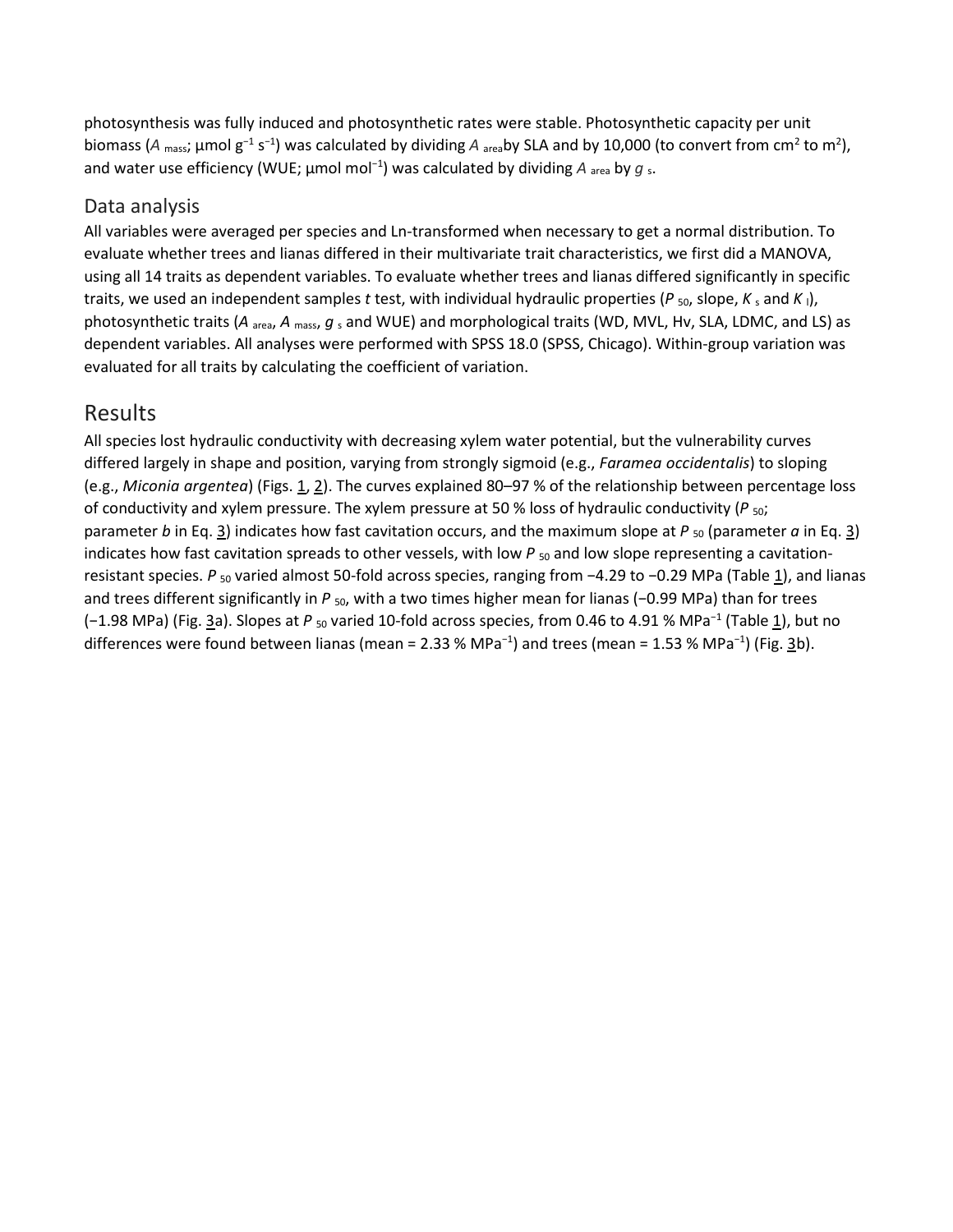

Fig. 1 Vulnerability curves for each species showing the loss in hydraulic conductivity with increasing xylem pressure. The *left column* presents the liana species and the *middle* and *right columns* present the tree species, all alphabetically ordered



Fig. 2 Vulnerability curves showing the loss in hydraulic conductivity with increasing xylem pressure for all liana (solid lines) and tree (*dashed lines*) species (individually shown in Fig. [1\)](https://link.springer.com/article/10.1007%2Fs00442-012-2563-x#Fig1)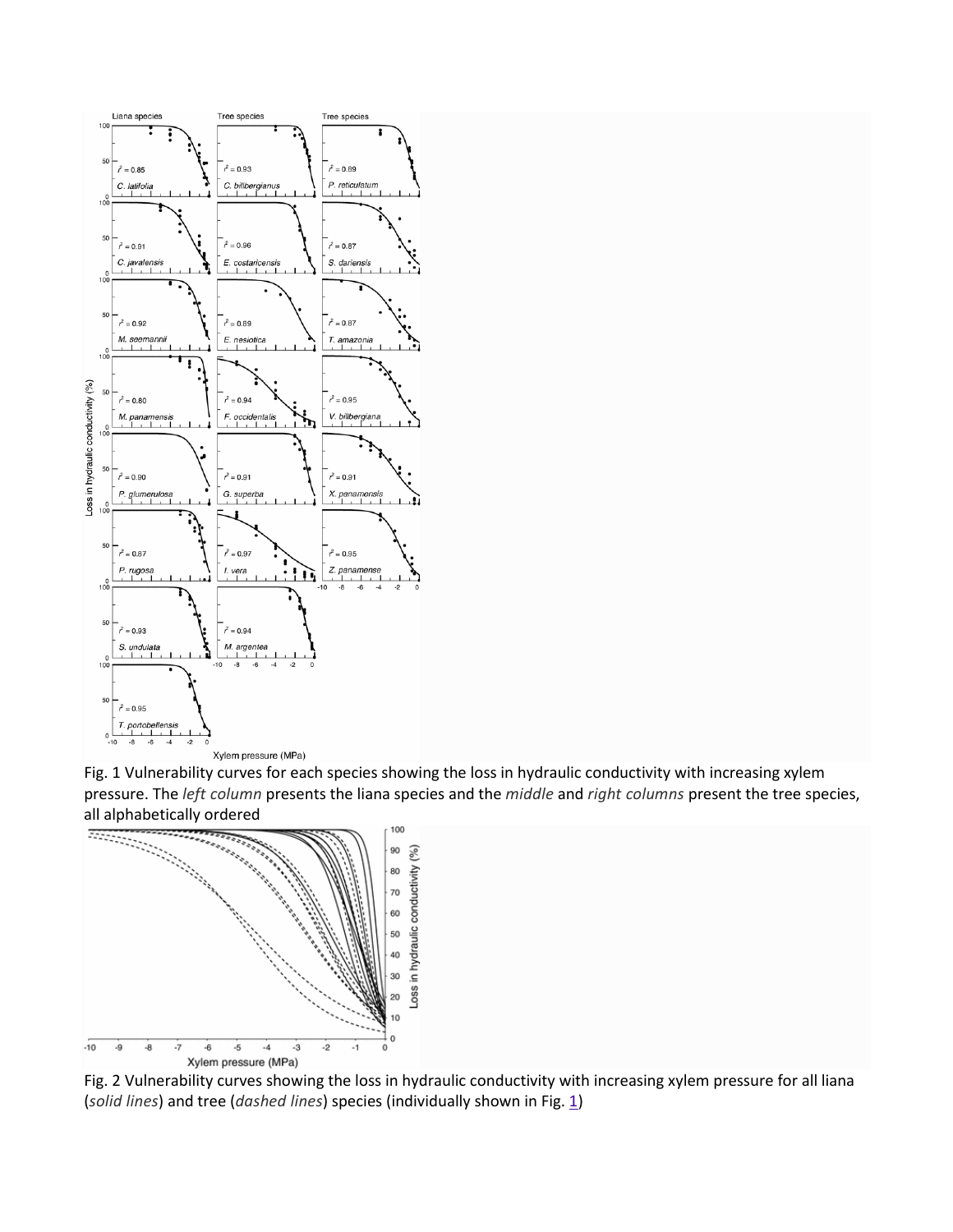

Fig. 3 Differences between lianas (*white bars*) and trees (*gray bars*) in four hydraulic traits: **a**cavitation resistance (*P* 50), **b** slope at *P* <sup>50</sup> (*Slope*), **c** sapwood-specific hydraulic conductivity (*K* s), and **d** leaf-specific hydraulic conductivity (*K* l). Differences were compared with *t* tests, and standard error, *P* and *t* values, and sample sizes (*N*) are given

The maximum sapwood-specific hydraulic conductivity  $(K<sub>s</sub>)$  varied almost 50-fold among species (67– 3,326 mol m<sup>-1</sup> s<sup>-1</sup> MPa<sup>-1</sup>), and the leaf specific hydraulic conductivity (K<sub>I</sub>) almost 20-fold (19– 363 mmol m<sup>-1</sup> s<sup>-1</sup> MPa<sup>-1</sup>) (Table [1\)](https://link.springer.com/article/10.1007%2Fs00442-012-2563-x#Tab1), but lianas and trees did not differ significantly in *K* <sub>s</sub> and *K* <sub>l</sub> (Fig. [3c](https://link.springer.com/article/10.1007%2Fs00442-012-2563-x#Fig3), d). However, two congeneric liana species in the Sapindaceae family (*Paullinia glomerulosa* and *Paullinia rugosa*) had extremely low conductivity. When excluding these two species, lianas had a significantly higher  $K_s$  (liana mean = 1,095 and tree mean = 320 mol m<sup>-1</sup> s<sup>-1</sup> MPa<sup>-1</sup>; t = 2.4, P = 0.026, N = 19) and K<sub>I</sub> (liana mean = 148 and tree mean = 60 mmol m<sup>−</sup><sup>1</sup> s<sup>−</sup><sup>1</sup> MPa<sup>−</sup><sup>1</sup> ; *t* = 2.6, *P* = 0.019, *N* = 18) than trees.

To evaluate the effect of growth form on  $K_s$  and  $K_l$  of lianas, comparisons were made between self-supporting and climbing lianas. Self-supporting lianas did not differ from climbing lianas in  $K_s$  (*t* test, *P* = 0.250, *df* = 7) and  $K_1$  ( $P = 0.235$ ). Because  $K_5$  and  $K_1$  showed similar results, they will henceforward be collectively referred to as maximum hydraulic conductivity (*K* h). The hydraulic traits showed high coefficients of variation across species, both for the group of lianas and the group of trees (Table  $\underline{2}$ ).

| Table 2 Coefficients of variation (SD/mean × 100) for all traits (for full names, see Table 1), calculated |  |
|------------------------------------------------------------------------------------------------------------|--|
| for lianas and trees separately                                                                            |  |

| <b>Traits</b>     | Lianas | <b>Trees</b> |
|-------------------|--------|--------------|
| Ρ<br>50           | 44     | 56           |
| Slope             | 63     | 58           |
| $K_{s}$           | 122    | 78           |
| $K_{\perp}$       | 87     | 63           |
| $A$ area          | 26     | 21           |
| $A_{\text{mass}}$ | 20     | 53           |
| $g_s$             | 27     | 26           |
| <b>WUE</b>        | 18     | 21           |
| <b>WD</b>         | 35     | 20           |
| <b>MVL</b>        | 59     | 39           |
| Hv                | 51     | 52           |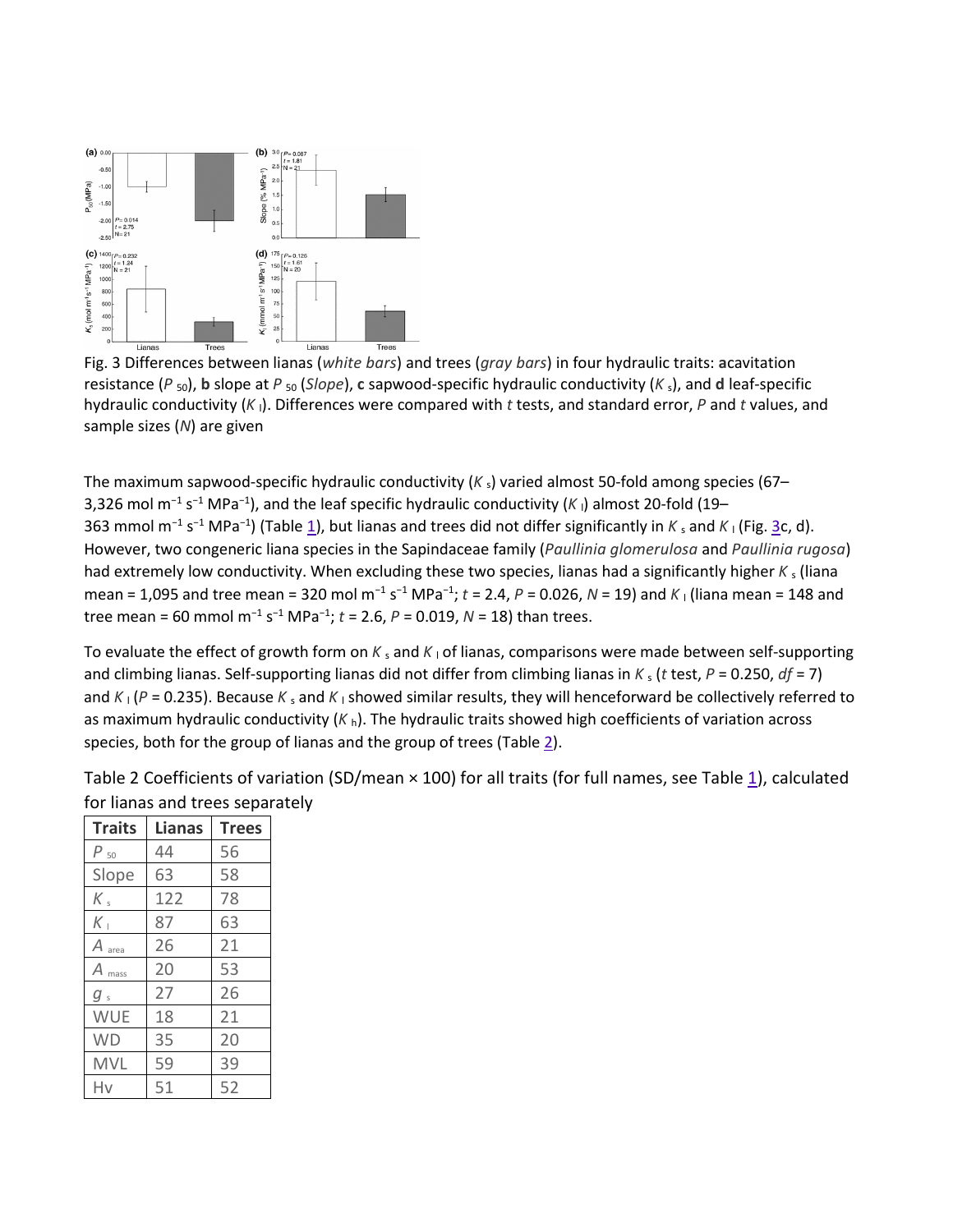| <b>LDMC</b> | 18 |    |
|-------------|----|----|
| <b>SLA</b>  | 14 | 33 |
|             | 85 | 84 |

Surprisingly, trees and lianas did not differ for the multivariate analysis including all traits at once (MANOVA, *F* = 1.254, *P* = 0.430, *N* = 18). Also, none of the other morphological and photosynthetic traits differed between trees and lianas when using univariate analyses (*t* tests) (Figs. [4,](https://link.springer.com/article/10.1007%2Fs00442-012-2563-x#Fig4) [5\)](https://link.springer.com/article/10.1007%2Fs00442-012-2563-x#Fig5). Coefficients of variation (CV) within each trait were relatively small (except for Huber value and leaf size). Most values were comparable for trees and lianas, but *A* mass and SLA had higher CV for trees, and wood density and maximum vessel length had higher CV for lianas (Table [2\)](https://link.springer.com/article/10.1007%2Fs00442-012-2563-x#Tab2).



Fig. 4 Differences between lianas (*white bars*) and trees (*gray bars*) in four photosynthetic traits: **a** photosynthetic capacity per unit biomass (*A* mass) and **b** per unit leaf area (*A*area), **c** stomatal conductance (*g* s), and **d** water use efficiency (WUE). Differences were compared with *t* tests, and standard error, *P* and *t* values, and sample sizes (*N*) are given



Fig. 5 Differences between lianas (*white bars*) and trees (*gray bars*) in six morphological traits: **a** wood density (*WD*), **b** maximum vessel length (*MVL*), **c** Huber value (*Hv*), **d**specific leaf area (*SLA*), **e** leaf dry matter content (*LDMC*), and **f** leaf size (*LS*). Differences were compared with *t* tests, and standard error, *P* and *t* values, and sample sizes (*N*) are given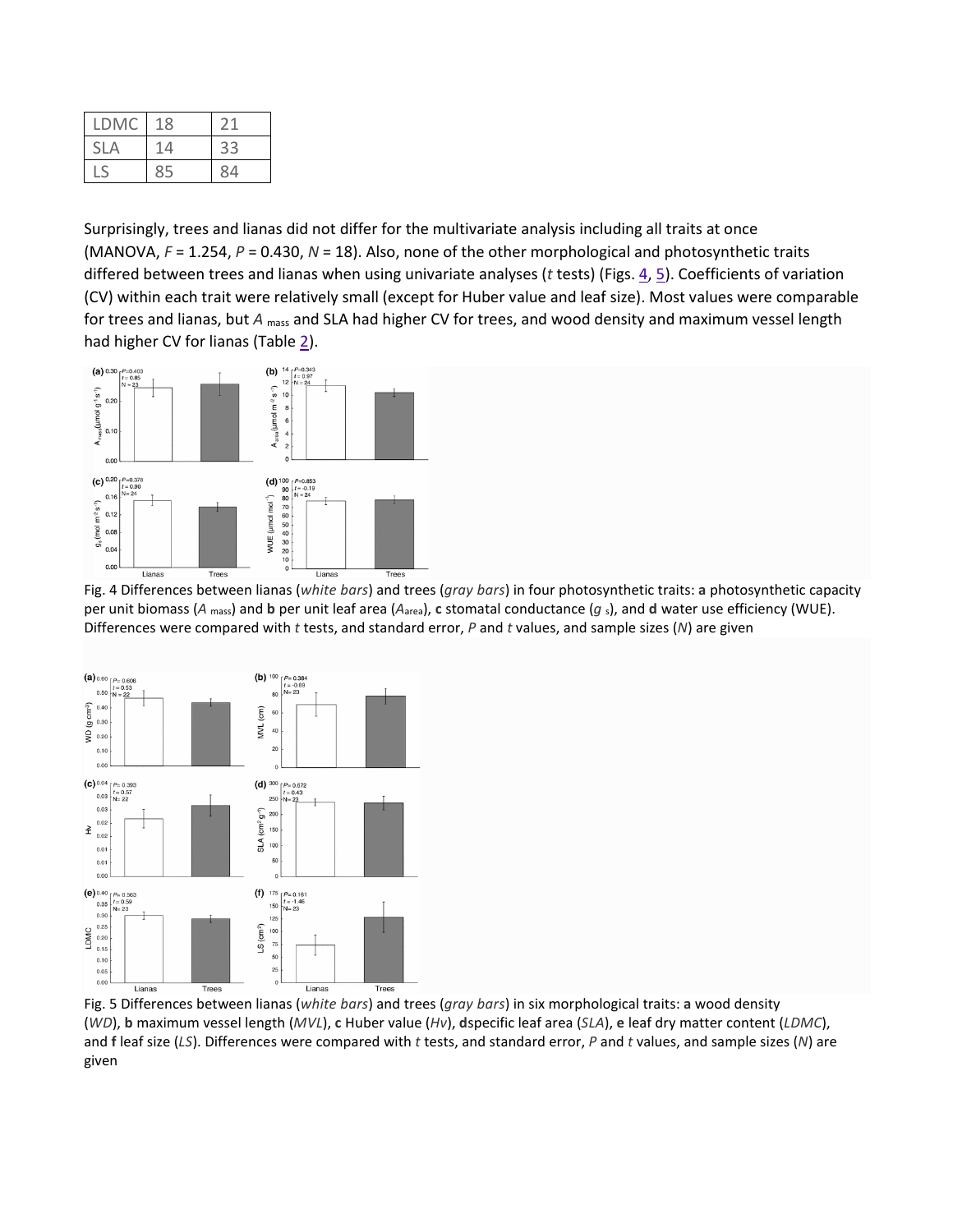# **Discussion**

The aim of this study was to address how saplings of trees and lianas differ in overall hydraulic architecture and functional morphology, which we expected to be important mechanisms for explaining the relatively high liana abundances in seasonal tropical forests. At the sapling stage, lianas had lower cavitation resistance than trees, and they had higher maximum hydraulic conductivity (*K* h) only when two congeneric liana species were excluded. Furthermore, contrary to our expectations, lianas and trees did not differ in any of the other morphological and physiological traits.

#### Lianas have a lower cavitation resistance than trees

We hypothesized that lianas are less physiologically drought-tolerant than trees because of their wider and longer vessels that would increase their risk of cavitation (Ewers et al. [1990;](https://link.springer.com/article/10.1007%2Fs00442-012-2563-x#CR11) Gutiérrez et al. [2009\)](https://link.springer.com/article/10.1007%2Fs00442-012-2563-x#CR15). This was confirmed by the data, as lianas had a significantly higher P <sub>so</sub>than trees (Fig. [3a](https://link.springer.com/article/10.1007%2Fs00442-012-2563-x#Fig3); cf. Zhu and Cao [2009\)](https://link.springer.com/article/10.1007%2Fs00442-012-2563-x#CR45), indicating that cavitation is induced at higher xylem potentials for lianas than for trees. These differences in  $P_{50}$  may be explained by the diameter of the widest vessel, as wide vessels cavitate more easily than narrow ones, and by the size of the largest pit pores in the intervascular membranes, as large pit pores are more likely to allow air-seeding to occur (Tyree and Sperry [1989;](https://link.springer.com/article/10.1007%2Fs00442-012-2563-x#CR41) Maherali et al. [2006\)](https://link.springer.com/article/10.1007%2Fs00442-012-2563-x#CR20). Lianas and trees did not differ significantly in slope at P<sub>50</sub> (Fig. [3b](https://link.springer.com/article/10.1007%2Fs00442-012-2563-x#Fig3)), indicating that they have a similar rate of spread of cavitation to other vessels. The slope may both reflect the vessel diameter distribution and the distribution of the pit pore size per vessel, since a narrow distribution (i.e. with similar-sized vessel diameters or pit pores) would result in a more simultaneous cavitation of all vessels, and hence a steep slope, whereas a broad distribution results in a more gradual cavitation of vessels and a shallow slope (Ewers et al. [1990\)](https://link.springer.com/article/10.1007%2Fs00442-012-2563-x#CR11). Lianas are therefore likely to have wider vessels than trees (cf. Zhu and Cao [2009\)](https://link.springer.com/article/10.1007%2Fs00442-012-2563-x#CR45), that correlate with large pit membrane area (cf. Hacke et al. [2006\)](https://link.springer.com/article/10.1007%2Fs00442-012-2563-x#CR17), but a similar vessel size and pit pore size distribution around the mean. Maximum vessel length is the only vessel-related trait measured here, but showed no differences between tree and liana saplings. Although maximum vessel length was found to correlate with maximum vessel diameter (Ewers et al. [1990\)](https://link.springer.com/article/10.1007%2Fs00442-012-2563-x#CR11), it might not necessarily be related to mean vessel diameter and distribution. Other anatomical traits that could explain the difference in *P* <sub>50</sub> are mean rather than maximum vessel length, vessel length distribution, fiber lumen area, fiber wall thickness, and vessel elasticity (Ewers et al. [1990;](https://link.springer.com/article/10.1007%2Fs00442-012-2563-x#CR11) Jacobsen et al. [2005;](https://link.springer.com/article/10.1007%2Fs00442-012-2563-x#CR18) Hacke et al. [2006\)](https://link.springer.com/article/10.1007%2Fs00442-012-2563-x#CR17). Although slopes at *P* 50 did not differ, the higher *P* 50 for lianas should preclude them from dry areas, and thus physiological drought tolerance cannot explain liana occurrence in drier areas.

#### Lianas tend to have a higher hydraulic conductivity than trees

As lianas are geared toward fast growth rates (Cai et al. [2007;](https://link.springer.com/article/10.1007%2Fs00442-012-2563-x#CR5) Schnitzer et al. [2004\)](https://link.springer.com/article/10.1007%2Fs00442-012-2563-x#CR35), we expected that lianas would realize higher photosynthetic rates than trees, and hence also a higher maximum hydraulic conductivity (*K* h) to support stomatal water loss (cf. Santiago et al. [2004\)](https://link.springer.com/article/10.1007%2Fs00442-012-2563-x#CR31). Lianas showed significantly higher values of sapwood-specific and leaf-specific hydraulic conductivity  $(K_s$  and  $K_l)$  than trees (Fig. [3c](https://link.springer.com/article/10.1007%2Fs00442-012-2563-x#Fig3), d), but only when two liana species (*P. glomerulosa* and *P. rugosa*), that had extremely low conductivity, were excluded (Table [1\)](https://link.springer.com/article/10.1007%2Fs00442-012-2563-x#Tab1). These two *Paullinia* species are congeneric and self-supporting as saplings (i.e., not yet climbing), indicating that phylogenetic similarity or variation in growth form among the liana species may result in substantial variation in  $K<sub>h</sub>$ . No differences in  $K<sub>s</sub>$  and  $K<sub>l</sub>$  were found between self-supporting and climbing lianas, indicating that variation in self-supportiveness could not explain conductivity of lianas. However, similar comparison with a bigger sample size may result in clearer differences between different growth forms. Higher hydraulic conductivity was also found for adult lianas compared to adult trees in tropical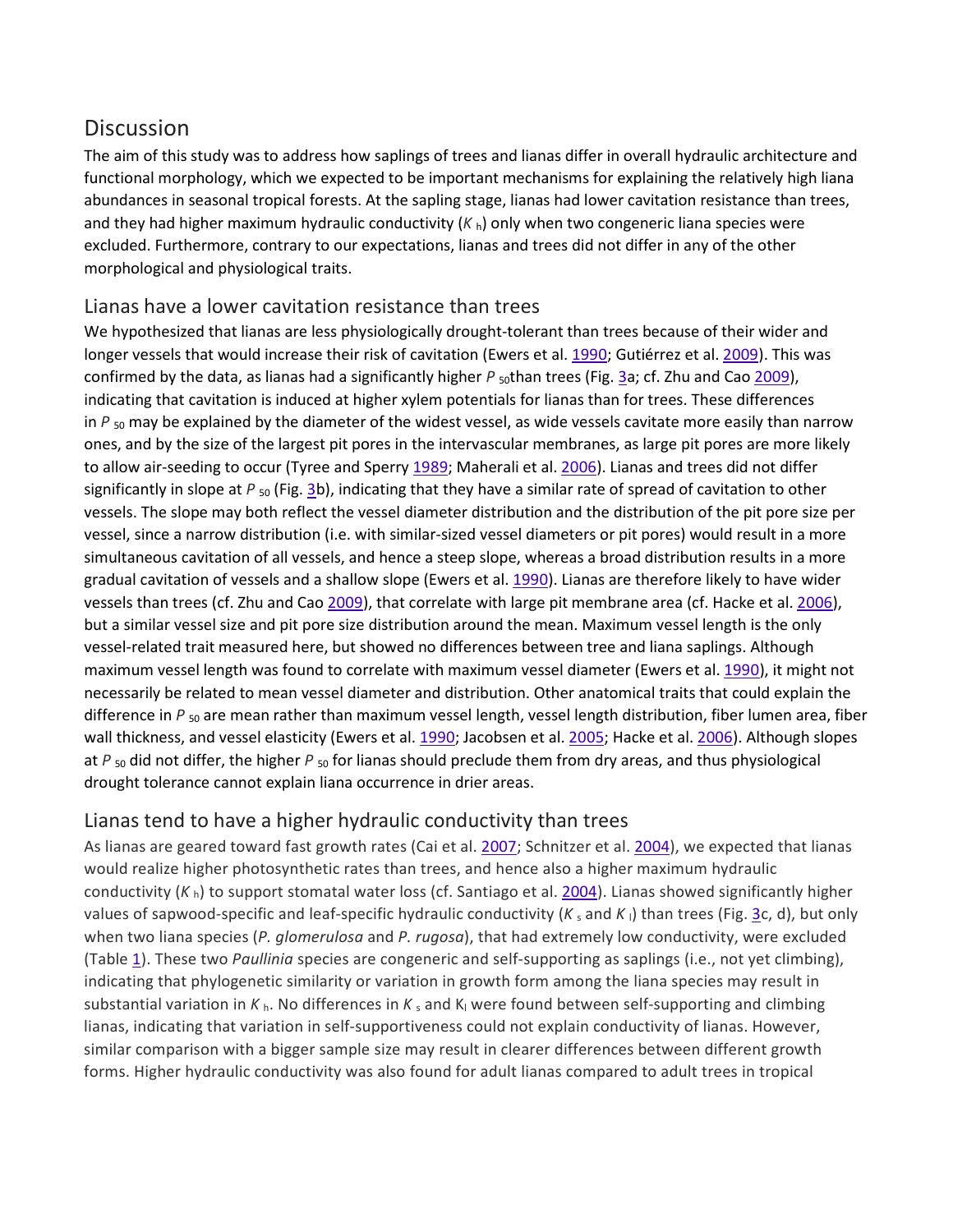rainforests in China (Zhu and Cao [2009\)](https://link.springer.com/article/10.1007%2Fs00442-012-2563-x#CR45), Mexico (Gutiérrez et al. [2009\)](https://link.springer.com/article/10.1007%2Fs00442-012-2563-x#CR15), and Panama (Santiago and Wright [2007\)](https://link.springer.com/article/10.1007%2Fs00442-012-2563-x#CR30), emphasizing the fast growth strategy of lianas.

#### How functionally different are liana and tree saplings?

Lianas and trees differ strikingly in their growth form, and we therefore also expected clear differences in their stem and leaf traits in the sapling stage. We hypothesized that the fast growth rates of lianas would be related to lower sapwood area per leaf area (i.e., low Huber value) and higher photosynthetic and gas exchange rates compared to trees. The acquisitive strategy of lianas would be facilitated by cheap construction costs of wood and leaves (i.e. low wood density, leaf dry matter content, and high SLA) and large leaves, but come at the expense of high water use that would increase water limitation during droughts. However, liana and tree saplings did not differ in their trait values when analyzing all traits combined, and (apart from  $P_{50}$  and  $K_{h}$ ) neither for the individual traits (Figs. [4,](https://link.springer.com/article/10.1007%2Fs00442-012-2563-x#Fig4) [5\)](https://link.springer.com/article/10.1007%2Fs00442-012-2563-x#Fig5). Other studies did find clear differences in physiological and morphological traits between adult lianas and trees (e.g., Santiago and Wright [2007;](https://link.springer.com/article/10.1007%2Fs00442-012-2563-x#CR30) Zhu and Cao [2009,](https://link.springer.com/article/10.1007%2Fs00442-012-2563-x#CR45) [2010;](https://link.springer.com/article/10.1007%2Fs00442-012-2563-x#CR46) Cai et al. [2009;](https://link.springer.com/article/10.1007%2Fs00442-012-2563-x#CR6) Asner and Martin [2010\)](https://link.springer.com/article/10.1007%2Fs00442-012-2563-x#CR2) and seedlings (Cai et al. [2007\)](https://link.springer.com/article/10.1007%2Fs00442-012-2563-x#CR5). For example, adult lianas had higher photosynthetic capacity and WUE than trees when compared during the wet (Zhu and Cao [2009\)](https://link.springer.com/article/10.1007%2Fs00442-012-2563-x#CR45) and dry season (Cai et al. [2009\)](https://link.springer.com/article/10.1007%2Fs00442-012-2563-x#CR6), and lianas had lower Huber value and higher SLA (Zhu and Cao [2009,](https://link.springer.com/article/10.1007%2Fs00442-012-2563-x#CR45) [2010\)](https://link.springer.com/article/10.1007%2Fs00442-012-2563-x#CR46). Thus, apart from  $P_{50}$  and  $K_{h}$ , lianas and trees in our study appear to be functionally similar in the sapling stage with respect to the other traits that we measured (Table  $\frac{3}{2}$ ), which may be explained by the observation that many liana species are self-supporting (tree-like) at this life stage, although in our case saplings of only 4 out of 11 species were self-supporting and no differences in  $K_h$  were found between climbing and self-supporting lianas. More pronounced differences between lianas and trees may become apparent with ontogenetic development. For example, when lianas grow taller, they lose the capacity to support themselves, have relatively narrow stems, and as a result their Huber value decreases (Putz [1983\)](https://link.springer.com/article/10.1007%2Fs00442-012-2563-x#CR26). A reduction in the investment in stem biomass may result in an increased investment in photosynthetic leaf area and root depth in lianas relative to trees, and hence in an increased advantage of light and water acquisition for lianas relative to trees at later ontogenetic stages.

#### Table 3

| Abbreviation          | Trait                                                        | Unit                                            |
|-----------------------|--------------------------------------------------------------|-------------------------------------------------|
| Hydraulic properties  |                                                              |                                                 |
| $P_{50}$              | Xylem water potential at 50 % loss of hydraulic conductivity | <b>MPa</b>                                      |
| Slope                 | Loss in hydraulic conductivity at $P_{50}$                   | $% MPa^{-1}$                                    |
| $K_{S}$               | Sapwood-specific hydraulic conductivity                      | mol $m^{-1}$ s <sup>-1</sup> MPa <sup>-1</sup>  |
| $K_{\perp}$           | Leaf-specific hydraulic conductivity                         | mmol $m^{-1}$ s <sup>-1</sup> MPa <sup>-1</sup> |
| Morphological traits  |                                                              |                                                 |
| <b>WD</b>             | Wood density                                                 | $g \text{ cm}^{-3}$                             |
| <b>MVL</b>            | Maximum vessel length                                        | cm                                              |
| Hv                    | Huber value (sapwood area per leaf area)                     | $cm2 cm-2$                                      |
| <b>SLA</b>            | Specific leaf area                                           | $\text{cm}^2 \text{ g}^{-1}$                    |
| <b>LDMC</b>           | Leaf dry matter content                                      | $g g^{-1}$                                      |
| LS.                   | Average leaf size                                            | cm <sup>2</sup>                                 |
| Photosynthetic traits |                                                              |                                                 |
| A area                | Photosynthetic capacity per unit leaf area                   | $\mu$ mol m <sup>-2</sup> s <sup>-1</sup>       |
| A mass                | Photosynthetic capacity per unit leaf biomass                | $\mu$ mol $g^{-1}$ s <sup>-1</sup>              |
| $g_s$                 | Stomatal conductance                                         | mol $m^{-2}$ s <sup>-1</sup>                    |

#### Traits with abbreviations and units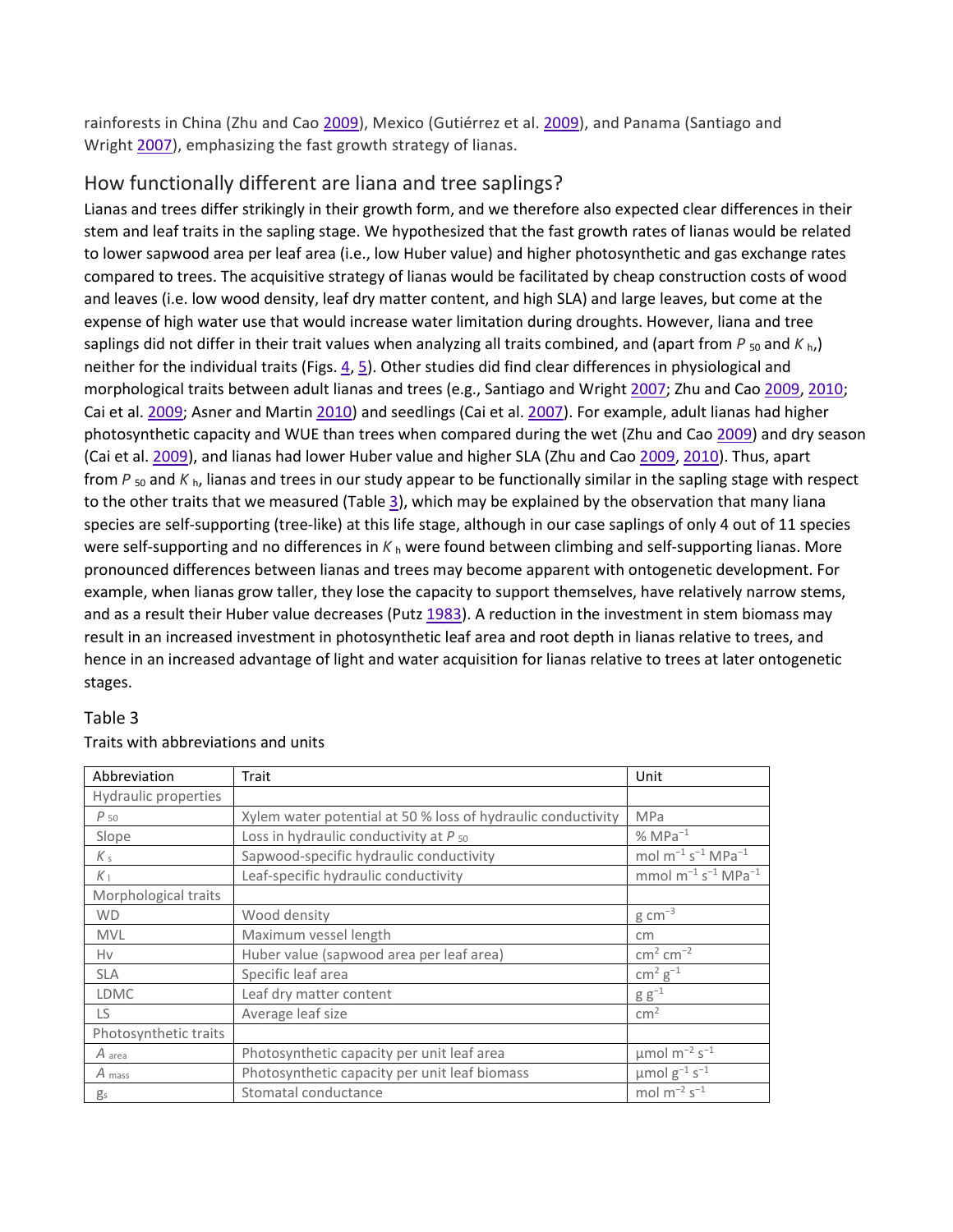| <b>WUE</b><br>$\sim$<br>. efficiencv<br>use<br>vater<br>W. | nol mol<br>$\sim$<br>шı |
|------------------------------------------------------------|-------------------------|
|------------------------------------------------------------|-------------------------|

What is clear, though, is that within each life form there is a large variation in functional traits (Figs. [1,](https://link.springer.com/article/10.1007%2Fs00442-012-2563-x#Fig1) [2,](https://link.springer.com/article/10.1007%2Fs00442-012-2563-x#Fig2) [3,](https://link.springer.com/article/10.1007%2Fs00442-012-2563-x#Fig3) [4;](https://link.springer.com/article/10.1007%2Fs00442-012-2563-x#Fig4) Table [2\)](https://link.springer.com/article/10.1007%2Fs00442-012-2563-x#Tab2). For example, our hydraulics data showed strong overlap between tree and liana species (Table [1\)](https://link.springer.com/article/10.1007%2Fs00442-012-2563-x#Tab1), with on average lianas at the higher end of the conductivity spectrum and trees at the low end. The different vulnerability curves show a range of different relationships between the percentage loss of conductivity and the xylem pressure, again with overlap in cavitation resistance between trees and lianas (Figs. [1,](https://link.springer.com/article/10.1007%2Fs00442-012-2563-x#Fig1) [2;](https://link.springer.com/article/10.1007%2Fs00442-012-2563-x#Fig2) Table [1\)](https://link.springer.com/article/10.1007%2Fs00442-012-2563-x#Tab1). These results suggest that within the liana and tree group, species cover a range of strategies, possibly caused by differences in, for example, shade tolerance or self-supportiveness. Similarly, large across-species variation in seedling growth, survival and morphological traits was found for both lianas and trees (Gilbert et al. [2006;](https://link.springer.com/article/10.1007%2Fs00442-012-2563-x#CR13) Cai et al. [2007;](https://link.springer.com/article/10.1007%2Fs00442-012-2563-x#CR5) Avalos et al. [2007\)](https://link.springer.com/article/10.1007%2Fs00442-012-2563-x#CR4), which could contribute to species partitioning along resource gradients (Westoby et al. [2002;](https://link.springer.com/article/10.1007%2Fs00442-012-2563-x#CR44) Sterck et al. [2011\)](https://link.springer.com/article/10.1007%2Fs00442-012-2563-x#CR38).

#### What may explain liana and tree abundance in seasonal forests?

We have tried to explain the higher relative abundance of lianas compared to trees in drier forests based on their hydraulic properties and other underlying traits. However, it should be acknowledged that many other ecological factors may explain species abundance, such as competition, predation, biogeography, and disturbance. We compared photosynthetic traits of tree and liana saplings during the dry season, but at the time of the measurements, conditions were relatively wet due to a La Niña event. It could be that differences between trees and lianas in photosynthetic traits are more pronounced during regular (i.e., shorter and more intense) dry seasons or extreme drought events (e.g., Cai et al. [2009\)](https://link.springer.com/article/10.1007%2Fs00442-012-2563-x#CR6), when competition for water and nutrients is stronger, resulting in stronger niche differentiation. For example, under more pronounced conditions, trees may shed their leaves faster than lianas (Schnitzer [2005;](https://link.springer.com/article/10.1007%2Fs00442-012-2563-x#CR32) but see Avalos and Mulkey [1999\)](https://link.springer.com/article/10.1007%2Fs00442-012-2563-x#CR3), or may show a stronger decline in photosynthetic rates. Another explanation might be that water is not a strongly limiting factor at our seasonally moist forest site, leading to relatively small differences between lianas and trees in the suite of functional traits that we examined. Possibly, under drier conditions, larger differences can be found. This is in line with studies that show differences in traits and performance between trees and lianas in more strongly seasonal areas (e.g., Zhu and Cao [2009,](https://link.springer.com/article/10.1007%2Fs00442-012-2563-x#CR45) [2010\)](https://link.springer.com/article/10.1007%2Fs00442-012-2563-x#CR46), but no or fewer differences in wetter forests (e.g., Santiago and Wright [2007;](https://link.springer.com/article/10.1007%2Fs00442-012-2563-x#CR30) Sanchez-Azofeifa et al. [2009;](https://link.springer.com/article/10.1007%2Fs00442-012-2563-x#CR29) but see Schnitzer [2005\)](https://link.springer.com/article/10.1007%2Fs00442-012-2563-x#CR32). Sanchez-Azofeifa et al. [\(2009\)](https://link.springer.com/article/10.1007%2Fs00442-012-2563-x#CR29) argued that lianas become functionally different from trees only with limited water (or light) availability. In our site, therefore, other factors than water availability might be more important in explaining the performance of liana species, such as light availability.

Alternatively, changes in liana and tree abundance in Neotropical forests may be explained by differences in other aspects not measured here. First, lianas may survive dry periods with the capacity to refill embolized vessels by positive root pressure (Fisher et al. [1997;](https://link.springer.com/article/10.1007%2Fs00442-012-2563-x#CR48) but see Ewers et al. [1997\)](https://link.springer.com/article/10.1007%2Fs00442-012-2563-x#CR12). Second, lianas may have deeper roots than trees also in the sapling stage (Andrade et al. [2005\)](https://link.springer.com/article/10.1007%2Fs00442-012-2563-x#CR1). This would make them more drought-avoiding rather than physiologically drought-tolerant, in line with the dry-season growth advantage hypothesis (Schnitzer [2005\)](https://link.springer.com/article/10.1007%2Fs00442-012-2563-x#CR32). However, liana abundance increases not only with drought but also with light availability (Schnitzer et al. [2005;](https://link.springer.com/article/10.1007%2Fs00442-012-2563-x#CR36) DeWalt et al. [2010\)](https://link.springer.com/article/10.1007%2Fs00442-012-2563-x#CR7). A third alternative is therefore that lianas may benefit more from high light than trees (Schnitzer and Bongers [2002;](https://link.springer.com/article/10.1007%2Fs00442-012-2563-x#CR33) but see Gilbert et al. [2006\)](https://link.springer.com/article/10.1007%2Fs00442-012-2563-x#CR13), or compete better under such conditions. The relative growth advantage of adult lianas over trees during the dry season, when light availability is higher but water availability lower, may be explained by a deeper root system and a lower degree of deciduousness (Schnitzer [2005;](https://link.springer.com/article/10.1007%2Fs00442-012-2563-x#CR32) but see Avalos and Mulkey [1999\)](https://link.springer.com/article/10.1007%2Fs00442-012-2563-x#CR3). Therefore, lianas may have the ability to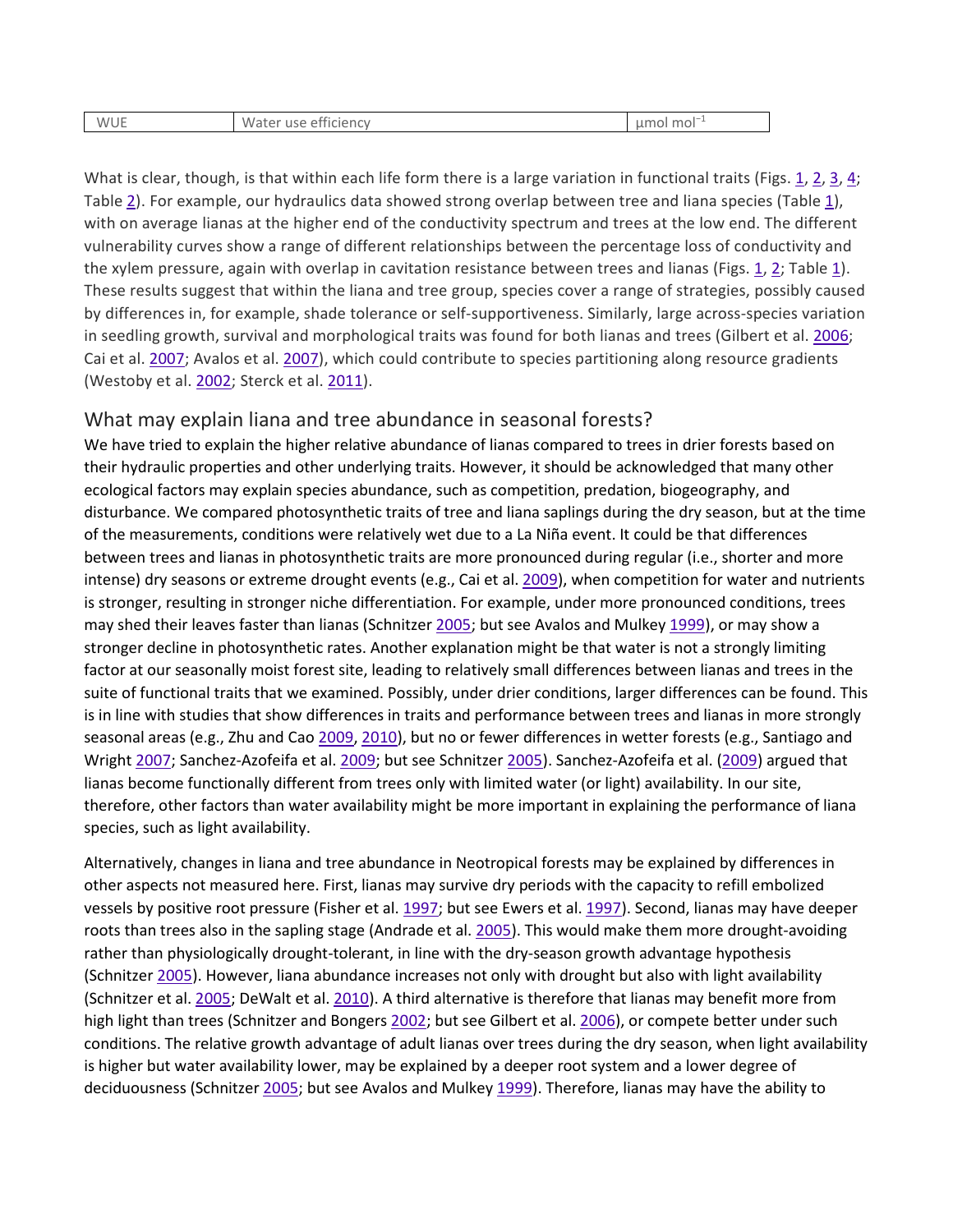remain photosynthetically active during periods of mild water stress (Cai et al. [2009\)](https://link.springer.com/article/10.1007%2Fs00442-012-2563-x#CR6), when many trees do not. Liana saplings tended to have higher maximum potential hydraulic conductivity than tree saplings, but did not differ in gas exchange rates, suggesting that liana saplings are hydraulically overbuilt during the (relatively wet) dry season. This suggests a fourth alternative explanation: although adult lianas may gain their competitive advantage during the dry season (Schnitzer [2005\)](https://link.springer.com/article/10.1007%2Fs00442-012-2563-x#CR32), liana saplings, that have smaller roots than adult lianas, may obtain their main growth advantage over trees during wet periods, when soil moisture conditions are high and they can achieve their full hydraulic conductivity at a lower risk of cavitation.

# Concluding remarks

We evaluated how tree and liana saplings differ in physiological drought tolerance (i.e., *P* <sub>50</sub>) and related traits that may explain their relatively high abundance in seasonal tropical forests. We found that lianas were less physiologically drought-tolerant than trees (i.e., they had a lower *P* 50) and tended to have higher *K* h, but, in contrast to other studies, we did not find any differences in any of the other measured traits. Possibly, lianas and trees are functionally very similar at the sapling stage, and the occurrences of lianas and trees in such seasonal tropical forests may only be explained by functional differences in later ontogenetic stages. Additionally, liana saplings may have a deep root system, which would allow them to remain active during the dry season. This suggests that lianas are drought-avoiding rather than physiologically drought-tolerant, in line with the dryseason growth advantage hypothesis (Schnitzer [2005\)](https://link.springer.com/article/10.1007%2Fs00442-012-2563-x#CR32). However, liana and tree saplings had similar *A* area, possibly because the full potential hydraulic conductivity of lianas could not be realized in this dry season. A last explanation may therefore be that liana saplings obtain their growth advantage mainly during the wet season, when high hydraulic conductivity can be realized and cavitation risk is low. Future studies should show how hydraulic architecture and the relative performance of lianas and trees change during ontogenetic development and along gradients in water and light availability.

# **Notes**

# Acknowledgments

This research was financially supported by a Rubicon grant by the Netherlands Organisation for Scientific Research (NWO) to L.M., and by US National Science Foundation grants (NSF DEB-0613666, NSF DEB-0845071, NSF DEB-1019436) to S.A.S. M.v.d.S. was supported by a travel grant by Stichting Fonds Dr. Christine Buisman. We thank the Smitsonian Tropical Research Institute for the use of facilities, David Brassfield and Oldemar Valdez for field assistance and initial species identification, and two anonymous reviewers for valuable comments on an earlier manuscript.

# References

- Andrade JL, Meinzer FC, Goldstein G, Schnitzer SA (2005) Water uptake and transport in lianas and co-occurring trees of a seasonally dry tropical forest. Trees 19:282–289
- Asner GP, Martin RE (2010) Canopy phylogenetic, chemical and spectral assembly in a lowland Amazonian forest. New Phytol 189:999–1012
- Avalos G, Mulkey SS (1999) Photosynthetic acclimation of the liana *Stigmaphyllon lindenianum* to light changes in a tropical dry forest canopy. Oecologia 120:475–484
- Avalos G, Mulkey SS, Kitajima K, Wright SJ (2007) Colonization strategies of two liana species in a tropical dry forest canopy. Biotropica 39:393–399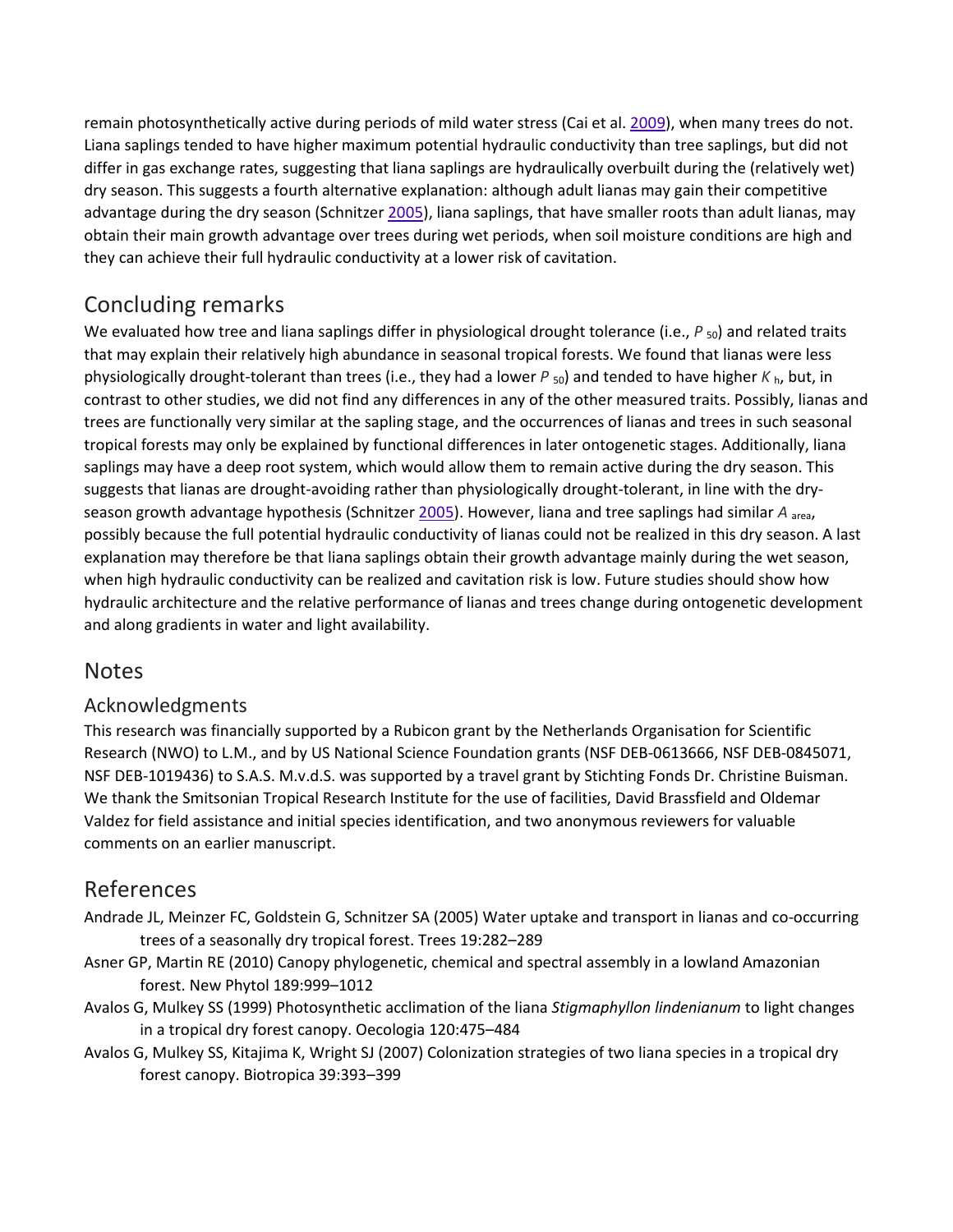- Cai Z-Q, Poorter L, Cao K-F, Bongers F (2007) Seedling growth strategies in bauhinia species: comparing lianas and trees. Ann Bot 100:831–838
- Cai Z-Q, Schnitzer SA, Bongers F (2009) Seasonal differences in leaf-level physiology give lianas a competitive advantage over trees in a tropical seasonal forest. Oecologia 161:25–33
- DeWalt SJ, Schnitzer SA, Chave J, Bongers F, Burnham RJ, Clark DB, Ewango CEN, Gerwing JJ, Gortaire E, Hart T, Ibarra-Manrıquez G, Ickes K, Kenfack D, Macia MJ, Makana J-R, Martınez-Ramos M, Mascaro J, Moses S, Muller-Landau HC, Parren MPE, Parthasarathy N, Perez-Salicrup DR, Putz FE, Romero-Saltos H, Thomas D (2010) Annual rainfall and seasonality predict pan-tropical patterns of liana density and basal area. Biotropica 42:309–317
- Engelbrecht BMJ, Comita LS, Condit R, Kursar TA, Tyree MT, Turner BL, Hubbell SP (2007) Drought sensitivity shapes species distribution patterns in tropical forests. Nature 447:80–82
- Ennajeh ME, Nouiri M, Khemira H, Cochard H (2011) Improvement to the air-injection technique to estimate xylem vulnerability to cavitation. Trees 25:705–771
- Ewers FW, Fisher JB (1991) Why vines have narrow stems: histological trends in Bauhinia (Fabaceae). Oecologia 88:233–237
- Ewers FW, Fisher JB, Chiu S (1990) A survey of vessel dimensions in stems of tropical lianas and other growth forms. Oecologia 84:544–552
- Ewers FW, Cochard H, Tyree MT (1997) A survey of root pressures in vines of a tropical lowland forest. Oecologia 110:191–196
- Fisher JB, Guillermo AA, Ewers FW, Lopez-Portillo, J (1997) Survey of root pressure in tropical vines and woody species. Int J Plant Sci 158:44–50
- Gilbert B, Wright J, Muller-Landau H (2006) Life history trade-offs in tropical trees and lianas. Ecology 87:1281– 1288
- Greenidge KNH (1952) An approach to the study of vessel length in hardwood species. Am J Bot 39:570–574
- Gutiérrez M, Miguel-Chávez RS, Terrazas T (2009) Xylem conductivity and anatomical traits in diverse lianas and small tree species from a tropical forest of Southwest Mexico. Int J Bot 5:279–286
- Hacke UG, Sperry JS (2001) Functional and ecological xylem autonomy. Perspect Plant Ecol Evol Syst 4:97–115
- Hacke UG, Sperry JS, Wheeler JK, Castro L (2006) Scaling of angiosperm xylem structure with safety and efficiency. Tree Physiol 26:689–701
- IPCC (2007) Climate Change 2007: The Physical Science Basis Working Group I Contribution to the IPCC Fourth Assessment Report. IPCC, Geneva
- Jacobsen AL, Ewers FW, Pratt RB, Paddock WA, Davis SD (2005) Do xylem fibers affect vessel cavitation resistance? Plant Physiol 139:546–556
- Maherali H, Pockman WT, Jackson RB (2004) Adaptive variation in the vulnerability of woody plants to xylem cavitation. Ecology 85:2184–2199
- Maherali H, Moura CF, Caldeira MC, Willson CJ, Jackson RB (2006) Functional coordination between leaf gas exchange and vulnerability to xylem cavitation in temperate forest trees. Plant Cell Environ 29:571–583
- Markesteijn L, Poorter L (2009) Seedling root morphology and biomass allocation of 62 tropical tree species in relation to drought- and shade-tolerance. J Ecol 97:311–325
- Markesteijn L, Poorter L, Paz H, Sack L, Bongers F (2011a) Ecological differentiation in xylem cavitation resistance is associated with stem and leaf structural traits. Plant Cell Environ 34:137–148
- Nardini A, Salleo S (2000) Limitation of stomatal conductance by hydraulic traits: sensing or preventing xylem cavitation? Trees Struct Funct 15:14–24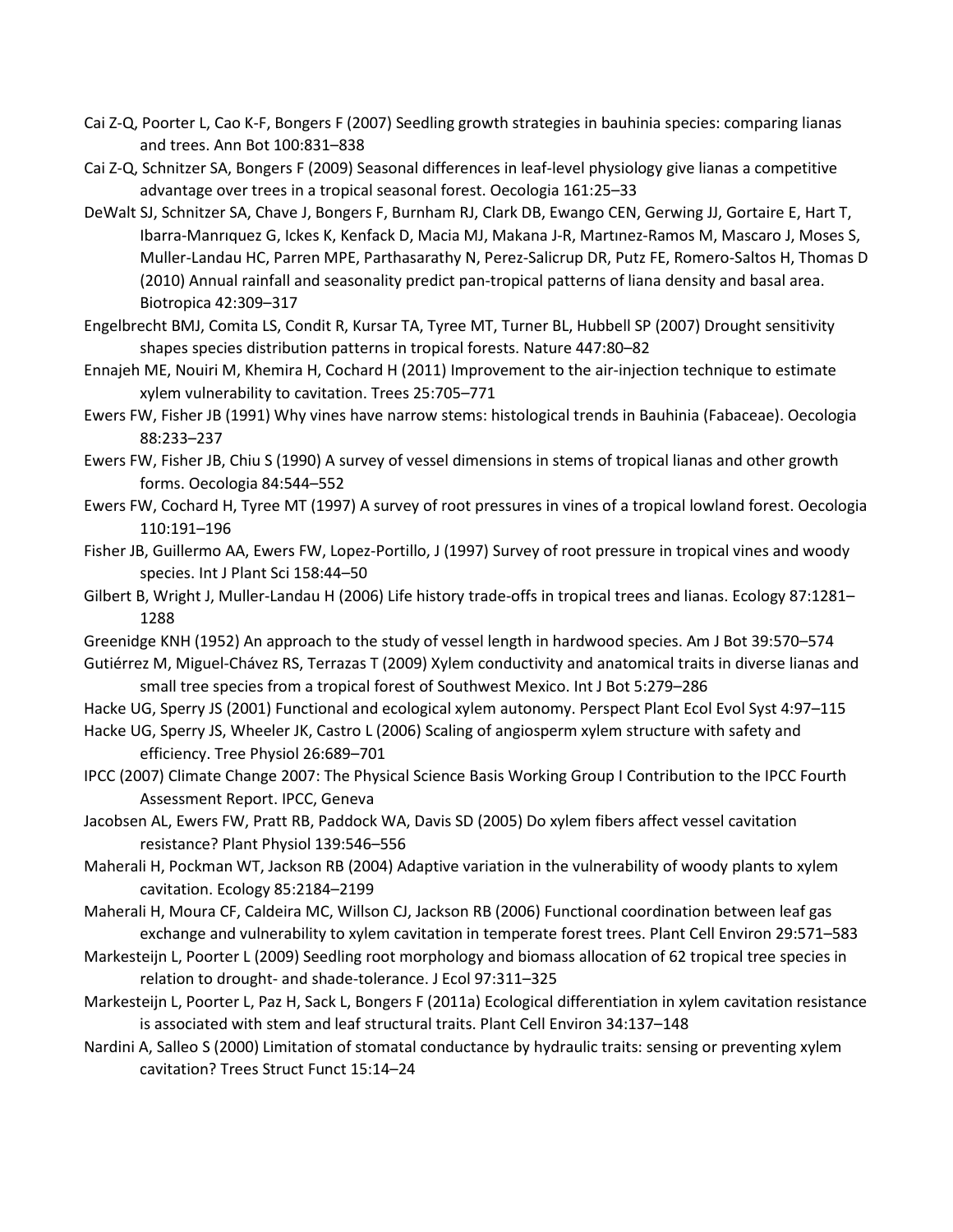- Pammenter NW, Willigen CV (1998) A mathematical and statistical analysis of the curves illustrating vulnerability of xylem to cavitation. Tree Physiol 18:589–593
- Poorter L, McDonald I, Alarcón A, Fichtler E, Licona J, Peña-Claros M, Sterck F, Villegas Z, Sass-Klaassen U (2010) The importance of wood traits and hydraulic conductance for the performance and life history strategies of 42 rainforest tree species. New Phytol 185:481–492
- Putz FE (1983) Liana biomass and leaf area of a "tierra firme" forest in the Rio Negro basin, Venezuela. Biotropica 15:185–189
- Restom TG, Nepstad DC (2004) Seedling growth dynamics of a deeply rooting liana in a secondary forest in eastern Amazonia. For Ecol Manag 190:109–118
- Sakai S, Wright SJ (2008) Reproductive ecology of 21 coexisting *Psychotria* species (Rubiaceae): when is heterostyly lost? Biol J Linn Soc 93:125–134
- Sanchez-Azofeifa GA, Castro-Esau KL, Kurz WA, Joyce A (2009) Monitoring carbon stocks in the tropics and the remote sensing operational limitations: from local to regional projects. Ecol Appl 19:480–494
- Santiago LS, Wright SJ (2007) Leaf functional traits of tropical forest plants in relation to growth form. Funct Ecol 21:19–27
- Santiago LS, Goldstein G, Meinzer FC, Fisher JB, Machado K, Woodruff D, Jones T (2004) Leaf photosynthetic traits scale with hydraulic conductivity and wood density in Panamanian forest canopy trees. Oecologia 140:543–550
- Schnitzer SA (2005) A mechanistic explanation for global patterns of liana abundance and distribution. Am Nat 166:262–276
- Schnitzer SA, Bongers F (2002) The ecology of lianas and their role in forests. Trends Ecol Evol 17:223–230
- Schnitzer SA, Bongers F (2011) Increasing liana abundance and biomass in tropical forests: emerging patterns and putative mechanisms. Ecol Lett 14:397–406
- Schnitzer SA, Parren MPE, Bongers F (2004) Recruitment of lianas into logging gaps and the effects of preharvest climber cutting in a lowland forest in Cameroon. For Ecol Manag 190:87–98
- Schnitzer SA, Kuzee ME, Bongers F (2005) Disentangling above- and below-ground competition between lianas and trees in a tropical forest. J Ecol 93:1115–1125
- Sperry JS, Donnely JR, Tyree MT (1988) A method for measuring hydraulic conductivity and embolism in xylem. Plant Cell Environ 11:35–40
- Sterck F, Markesteijn L, Schieving F, Poorter L (2011) Functional traits determine trade-offs and niches in a tropical forest community. Proc Natl Acad Sci USA 108:20627–20632
- Toledo M, Poorter L, Peña-Claros M, Alarcón A, Balcázar J, Leaño C, Licona JC, Llanque O, Vroomans V, Zuidema P, Bongers F (2011) Climate is a stronger driver of tree and forest growth rates than soil and disturbance. J Ecol 99:254–264
- Tyree MT, Ewers FW (1991) The hydraulic architecture of trees and other woody plants. New Phytol 119:345– 360
- Tyree MT, Sperry JS (1989) Vulnerability of xylem to cavitation and embolism. Annu Rev Plant Physiol Plant Mol Biol 40:19–38
- Van der Heijden GMF, Phillips OL (2008) What controls liana success in Neotropical forests? Glob Ecol Biogeogr 17:372–383
- Welden CW, Hewett SW, Hubbell SP, Foster RB (1991) Sapling survival, growth, and recruitment: relationship to canopy height in a neotropical forest. Ecology 72:35–50
- Westoby M, Falster DS, Moles AT, Vesk PA, Wright IJ (2002) Plant ecological strategies: some leading dimensions of variation between species. Annu Rev Ecol Syst 33:125–159